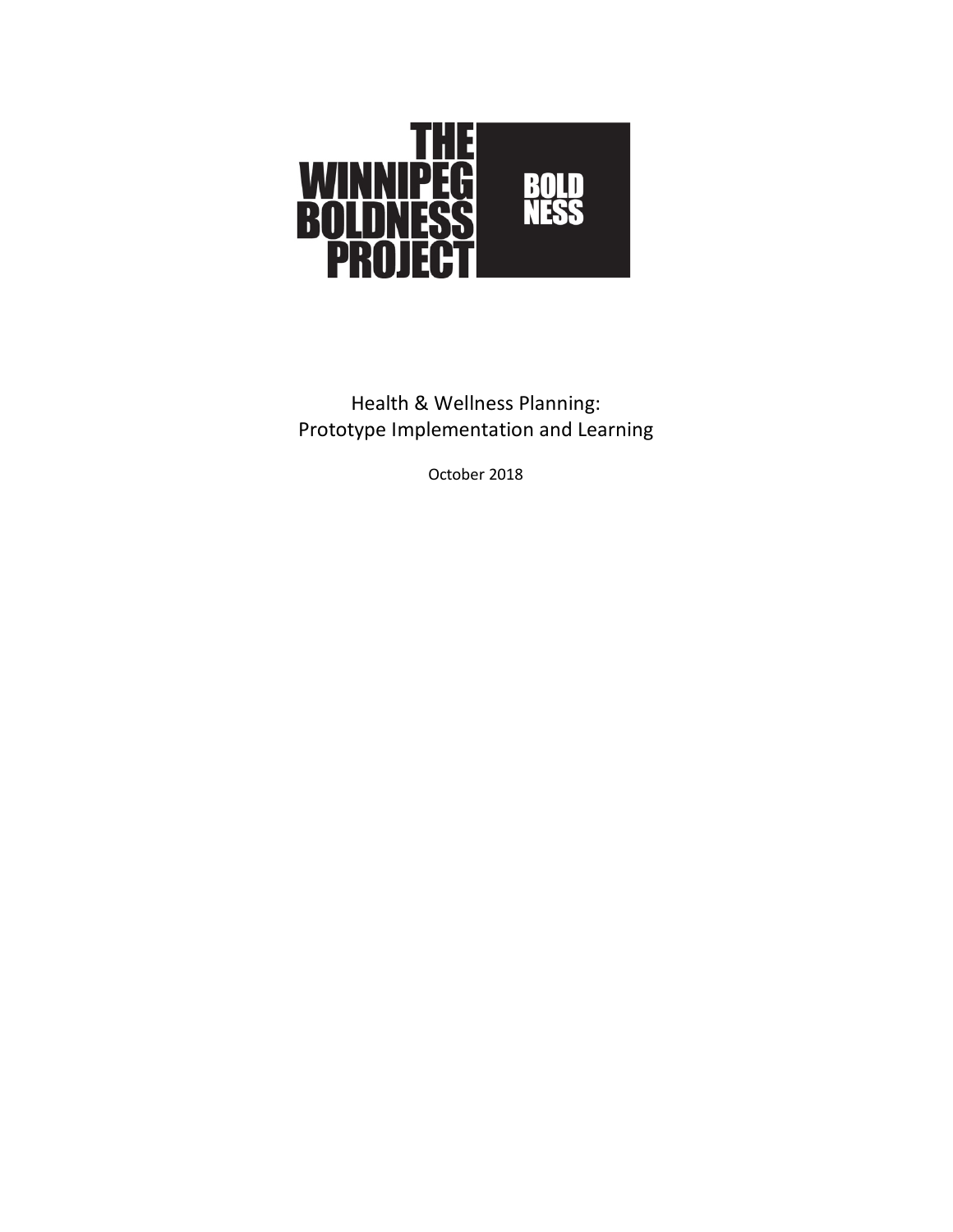| 5.1.1 Implications for Designing and Implementing based on the Child Centred Model24 |  |
|--------------------------------------------------------------------------------------|--|
|                                                                                      |  |
|                                                                                      |  |
|                                                                                      |  |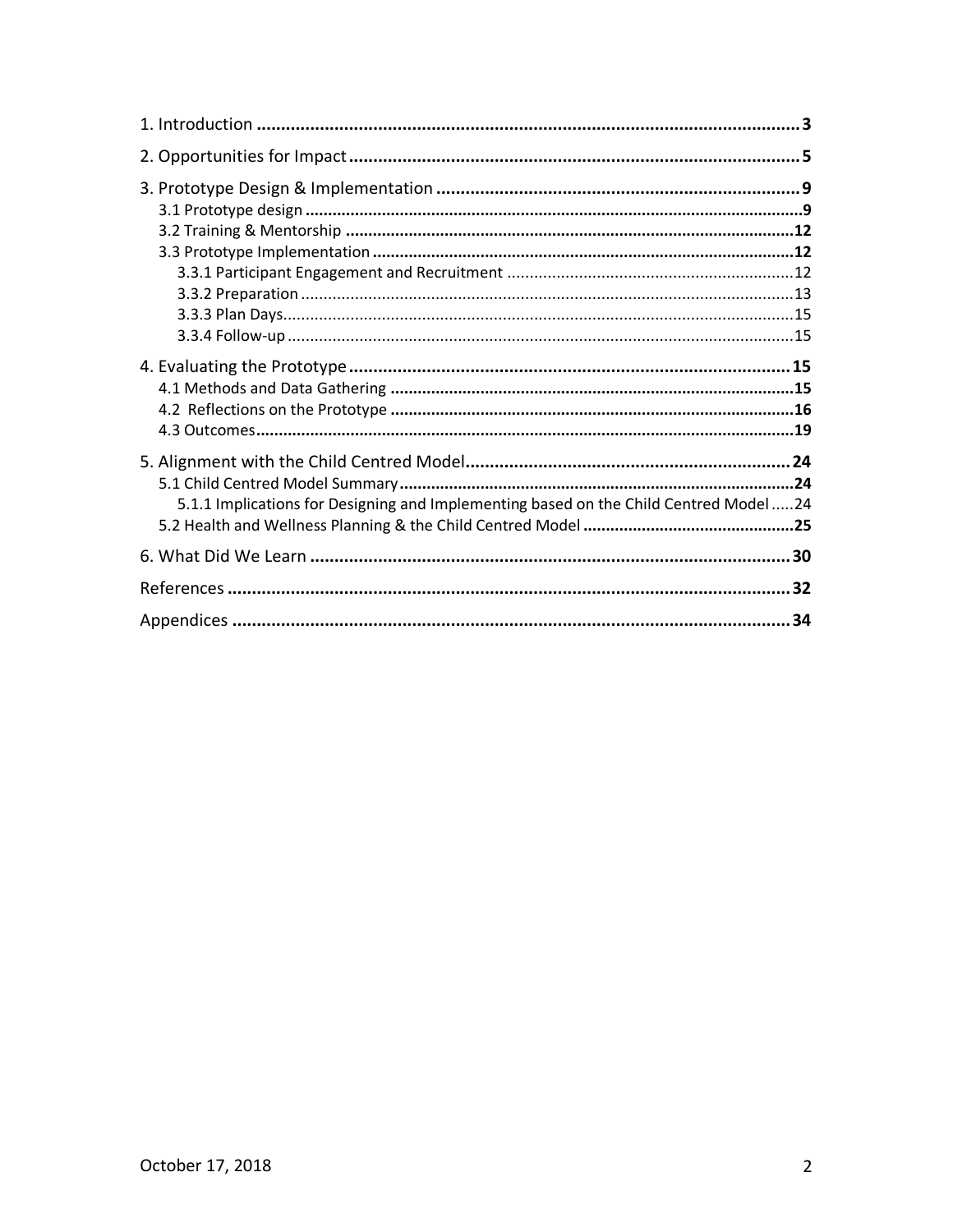## 1. Introduction

The Winnipeg Boldness Project is an Indigenous social innovation initiative working alongside the North End community to identify effective mechanisms to improve outcomes for young children in the Point Douglas area. The Project is working towards a Bold Goal:

Children and families in Point Douglas will experience dramatically improved wellbeing in all aspects of self: physical, emotional, mental, and spiritual.

Currently, about 50% of kids in the Point Douglas are doing really well in terms of early childhood development and are starting school at a point where they're ready to begin learning and take on the world. What The Winnipeg Boldness Project is aiming to do is raise that number, because we believe that every child should have the same access to opportunity.

The three core objectives that will work to not only increase school readiness but also achieve the Bold Goal include to:

- 1. Design a 6-year Early Childhood Development intervention strategy for future implementation that will help young children in Point Douglas develop the tools they need to succeed in life.
- 2. Create a strength-based narrative that highlights the positive and spirited aspects of Winnipeg's North End through community perspectives.
- 3. Build a child-centred model focusing on best practices for raising children through the deep community wisdom that exists within the North End.

Our starting point in the design process was to engage the Point Douglas community in defining success for their children. Residents, parents and leaders also identified many of the roadblocks to success for their children and are driving the development of solutions to these roadblocks. A large proportion of the residents, parents, and leaders we engage with are Indigenous and espouse an Indigenous worldview and value base. Therefore, Indigenous perspectives and methodologies form the foundation of our problem definition and solution finding. We believe that the solutions generated will lead to better outcomes not only for Indigenous children, but better outcomes for all children.

### Boldness is Community-Driven

The Winnipeg Boldness Project operates using community development principles; the highest level of accountability is to Point Douglas community residents, families and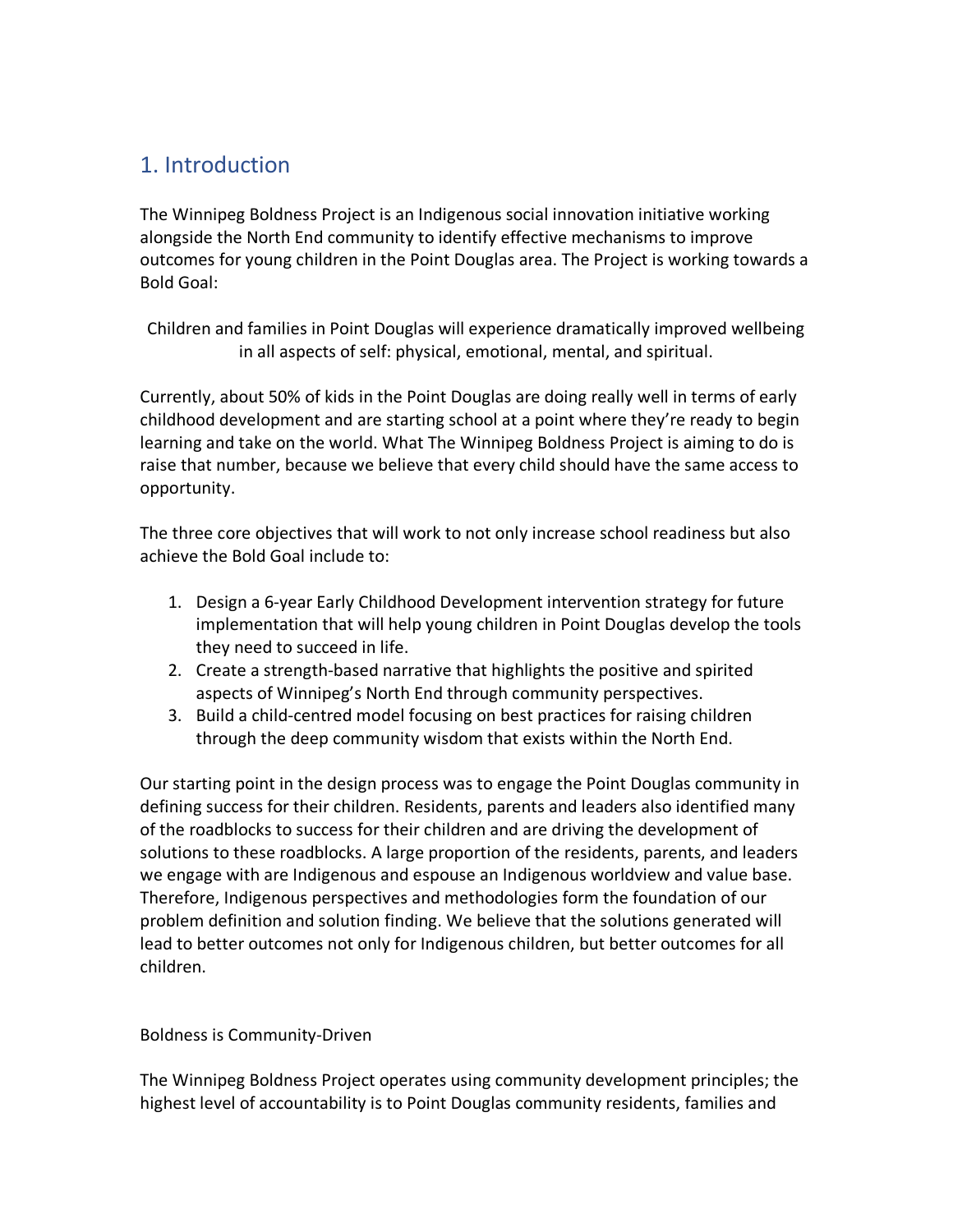their children. This guiding principle is understood at every level of the Project's governance. Our community partnerships, through families, leaders, and communitybased organizations are at the core of this Project. They provide knowledge and direction as well as direct hands on work to test some of the ideas that they feel could produce possibilities for success and wellbeing for children and families in the community.

#### Boldness is Strength-Based

The Winnipeg Boldness Project has employed a comprehensive strategy of community engagement through diverse arts based methods. These methods have allowed community to share in the design of the Project while also sharing their own experiences raising their families in the North End of Winnipeg. These arts-based methods have included a Photo Voice project and a Tile Mosaic project.

#### Boldness is Community Wisdom

The Winnipeg Boldness Project has been undertaking a deep community engagement and iterative knowledge mobilization process since April 2014. This process has brought together wisdom of community members and community service providers into a model titled: Ways of Knowing, Being, Feeling, and Doing: A Wholistic Early Childhood Development Model (Child Centred Model). The implementation of the Child Centre Model, combined with community defined indicators of healthy children and families will produce a bold goal: Children and families in Point Douglas will experience dramatically improved wellbeing in all aspects of physical, emotional, mental, and spiritual being.

#### Winnipeg Boldness & Health & Wellness Planning

Early on in the Project, the Point Douglas community identified possible solution areas to be developed through the social lab process. The Health & Wellness Planning prototype entails a person-centred approach that is able to addresses many of the community identified suggestions. The following document outlines the background, development, and evaluation of the prototype that have led to key learnings and considerations for scaling.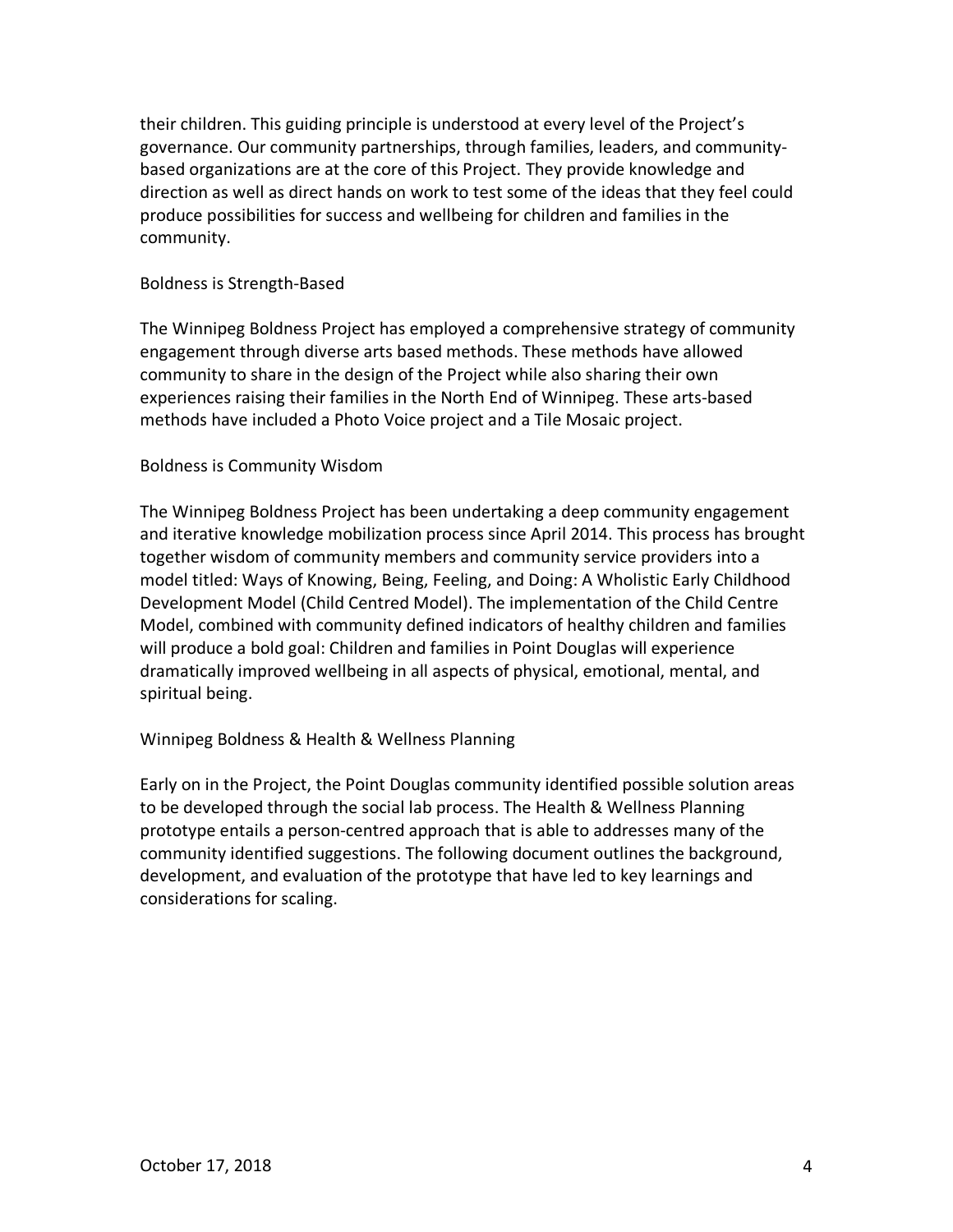## 2. Opportunities for Impact

The capacities developed during childhood are the building blocks of a well-functioning, prosperous, and sustainable society; from positive school achievement and economic self-sufficiency to responsible adult behavior and lifelong health. When we give children today what they need to learn, develop, and thrive, they give back to society in the future through a lifetime of productive citizenship. Building on a well-established knowledge base more than half a century in the making, recent advances in the science of early childhood development and its underlying biology provide a deeper understanding that can inform and improve existing policy and practice, as well as help generate new ways of thinking about solutions.

Early childhood development research has shown that interventions developed to address the entire family system can be critical in many contexts (Center on the Developing Child at Harvard University, 2016). Babies are born into interconnected environments that strongly influence their development and ability to thrive. This is often based on the knowledge, supports, resources, and infrastructure available to the family. Examination of health promotion programs and early childhood interventions have found that family-centered health promotion programs can reduce externalizing behaviours among mothers and thus be reciprocated in positive behaviour among their children (Barlow et al., 2013; Browne et al., 2016; Gould et al., 2017; Mullany et al, 2012).

Multi-generational approaches to practice can build skills and connect to resources in order to provide families with needed support. In addition, designing interventions for families requires culturally competent, culturally safe, and culturally supported processes. Primary health care which enacts an equity-lens (i.e. inequity-response care, culturally safe care, and trauma-informed care) can facilitate more trusting relationships between Indigenous families and health care providers. Such relationships can support the self-efficacy of mothers in child care practices thus avoiding the possibility of state apprehension (Browne et al., 2016; Denison, Varcoe & Browne, 2014). Approaches can be categorized into four areas of intervention:

- Universal services for all children and their families (e.g., prenatal care for pregnant women, primary health care for children and parents, and full access to preschool education in some states);
- Broad-based programs serving families across the socioeconomic spectrum (e.g., child care, services for children with special needs, and preschool programs with variable degrees of access);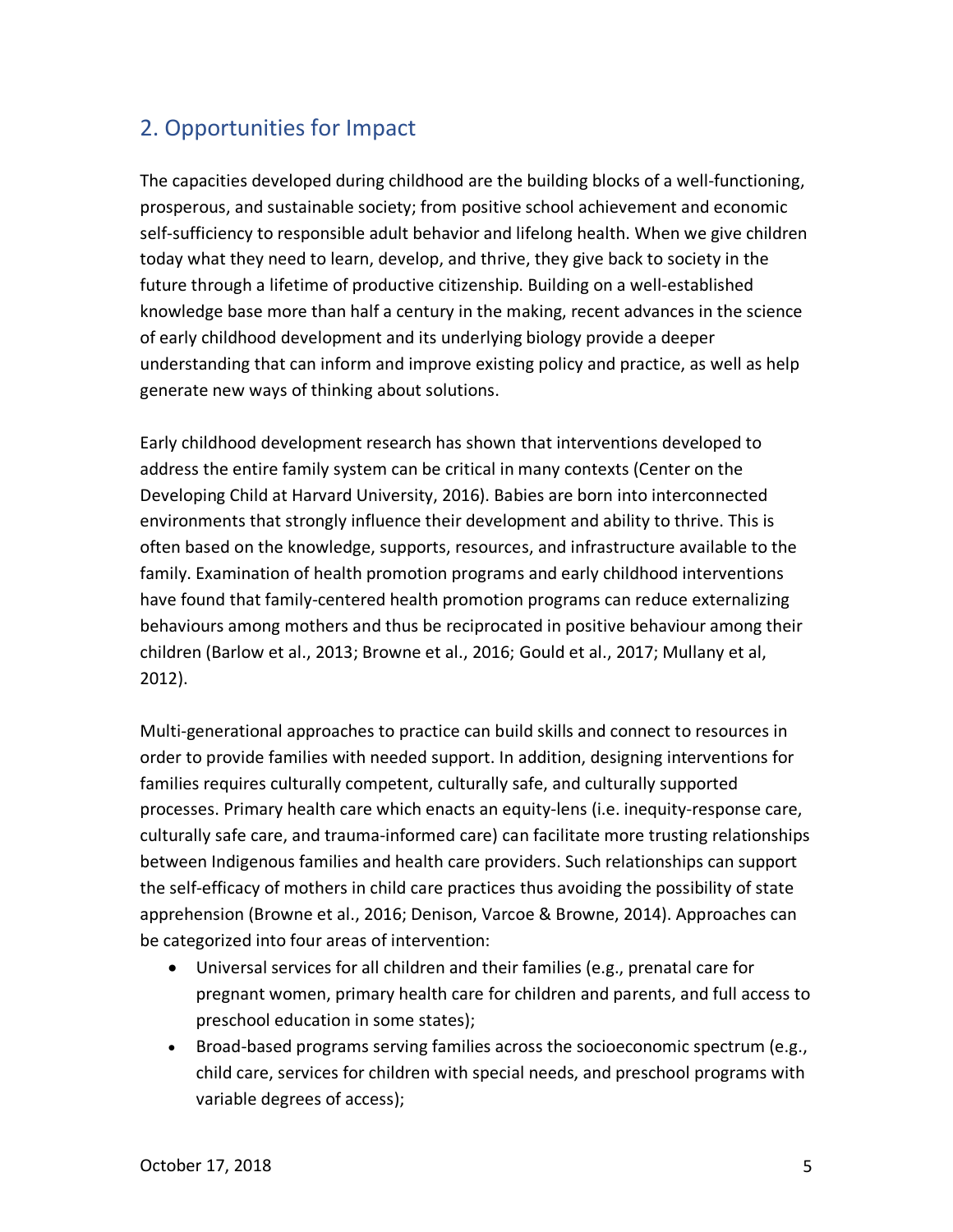- Targeted supports for families with low levels of education and income (e.g., parenting education and coaching, programs for infants and toddlers, financial supports, services to promote economic self- sufficiency, and nutritional assistance); and
- Intensive interventions for young children and families at high risk for experiencing toxic stress (e.g., specialized services to reduce, prevent, or mitigate the adverse effects of child maltreatment, mental health problems in parents and caregivers, parental substance abuse, and/or exposure to intimate partner violence in the home). (Center on the Developing Child at Harvard University, 2016, p.29)

Science on early childhood, adversity and toxic stress has created important areas to remember, that are directly linked to equity, when designing interventions based on above:

- Early experiences affect lifelong physical and mental health, not just learning.
- Healthy brain development requires protection from excessive stress, not just enrichment in a stimulating environment.
- Achieving breakthrough outcomes for children experiencing significant adversity requires that we support the adults who care for them to transform their own lives (Center on the Developing Child at Harvard University, 2016, p.32-33).

The Center on the Developing Child at Harvard University advocates for the use of innovation and co-creation to implement and learn about new program strategies. Working with Indigenous families also requires a strong awareness of the role culture can play in supporting healthy families. It is necessary to work with a family to identify what their current awareness and goals are culturally to facilitate an intervention process that is culturally significant for their journey. For example, culturally-affirming, strengths-based creative arts therapy can also have a positive impact on a child's physical well-being and psychosocial health such as reduced anxiety and stress, greater social efficacy, and heightened self-esteem and resilience (Allain, 2011; Drummond et al., 2014; Fanian, Stephanie, Mantal, Danieles & Chatwood, 2015; McKenzie, Varcoe, Brown & Day, 2016; Kelaher et al, 2014; Stuckey & Nobel, 2010; Wesley-Equimaux & Smolewski, 2004).

The importance of relationships and building a network of support has been shared through a qualitative study of Manitoba First Nation families (Eni & Rowe, 2011). Interviewees representing 13 Manitoba First Nations shared their experiences of parenting to develop the Manitoba First Nations Strengthening Families Maternal Child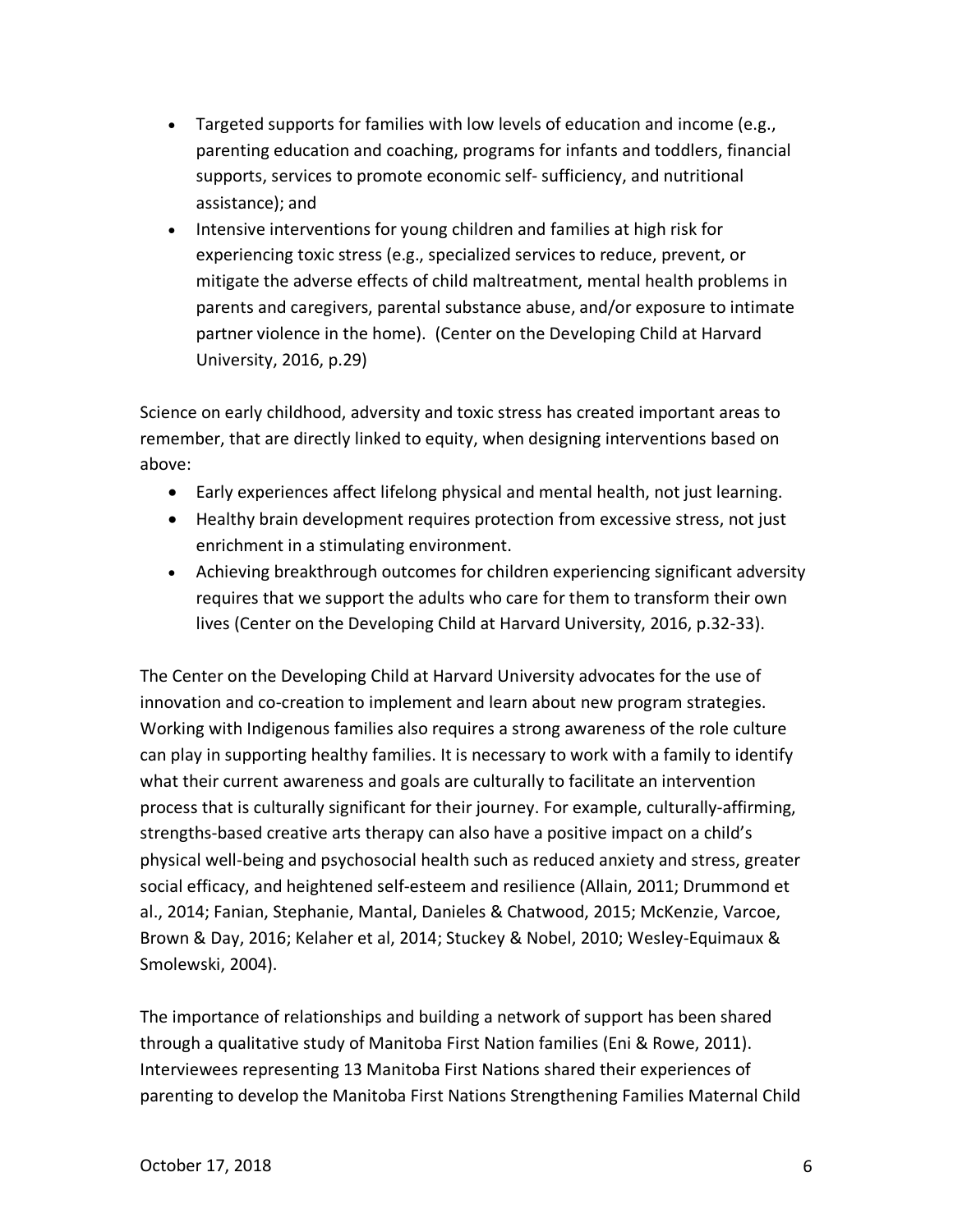Health pilot project. Support for families to flourish must address three significant areas: interpersonal support and relationships, socioeconomic factors, and community initiatives. The expressed needs of pregnant women and young families are essential to consider in the development of health promotion, prevention and intervention programming. Family, community, self-reliance, and connection to land were expressed as necessary relationships to meet the needs of families with young children. These relationships were either nurtured or hindered by the lack of space and resources available in the communities. Access to programming that was built upon the recognition of the importance of interpersonal supports and relationships to young families cannot be stressed enough. The need for flexible initiatives that address unique familial and community contexts ensures equitable opportunities for families to thrive (Eni & Rowe, 2011).

The participation of adult supports, most notably Elders, in child support can alleviate stress among mothers and deter the use of negative parenting practices (Bowen et al, 2014). Research has identified supportive components for families working to achieve health and wellness, including: self-determination and relationships, connections to community. This two-generational approach is significant as it also connects to the principle of interdependence and community of care in Indigenous ways of being. Utilizing a two-generation approach to address the challenge of poverty, for example, has had positive impact.

Long-term poverty can lead to adverse effects on adults, such as a decline in mental and physical health, addictions, as well as negative social, employment, and educational outcomes. Among children, these affects can become more prevalent and long lasting. Children who are raised by single parents are more likely to experience long-term poverty (Redd, Sanchez Karver, Murphey, Anderson Moore, & Knewstub, 2011).

Families who experience long periods of poverty—as opposed to situational poverty, such as temporary unemployment—may find that their poverty is passed down between generations. Parents, who live in poverty, have children, who then grow up to be adults living in poverty themselves. Some reasons for this could be inadequate health care and nutrition, few assets (and thus nothing for their children to inherit) or a lack of opportunities. Families living in poverty may find themselves living in poor neighbourhoods, where their children are unable to attain the same level of education and social development as their counterparts in more financially privileged areas.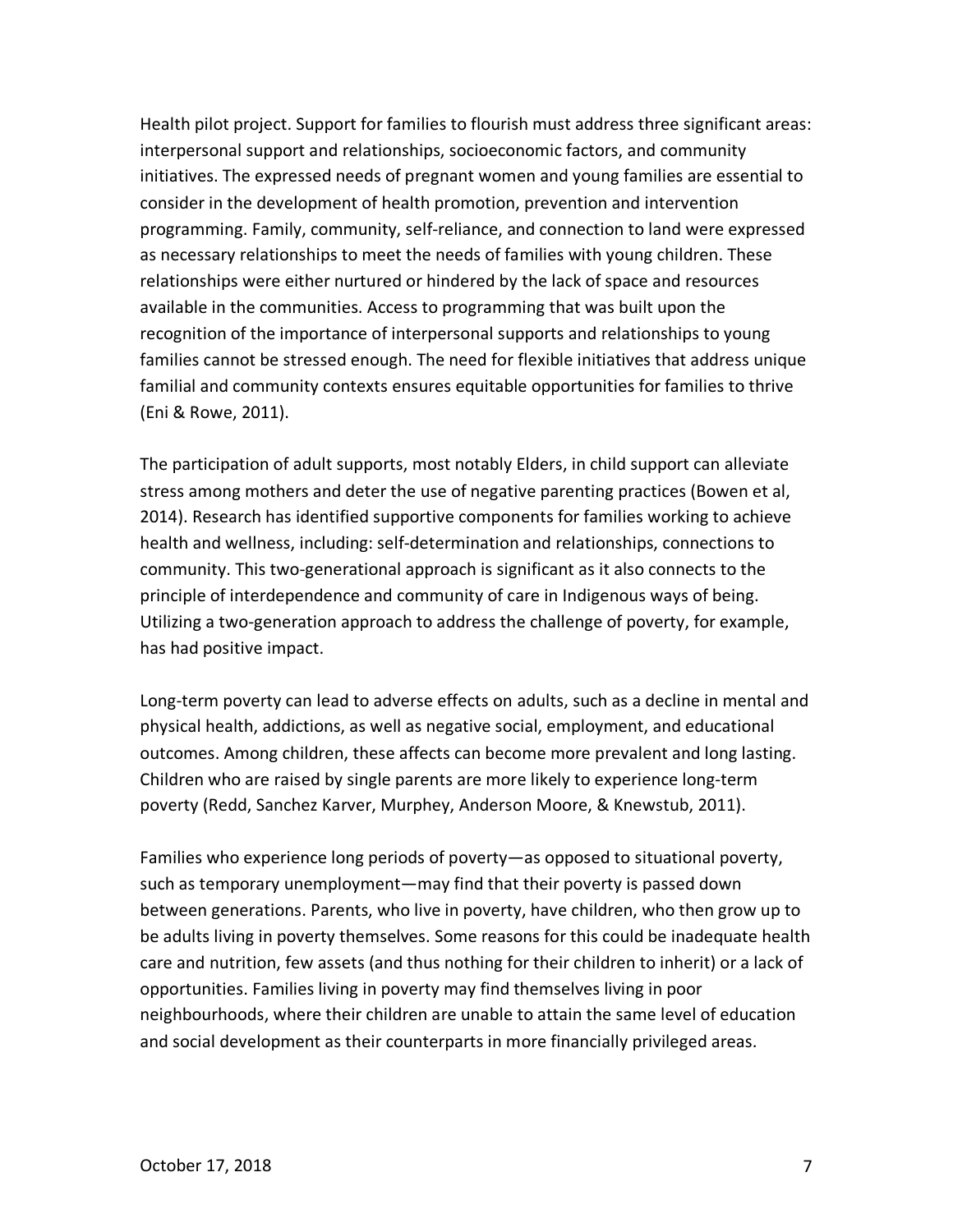Policies and programs that support a Two-Generational Approach—as well as a gender and racial equity lens—may break this cycle. Current programs often treat adult and child poverty as separate issues, when in fact the support given to families should be delivered harmoniously between generations. Separate poverty policy between parents and their children ignores the daily challenges of working or studying while simultaneously raising a child. Additionally, it ignores the daily challenges of parenting while attempting to recover from illness, whether physical or mental, or the stresses of parenting while navigating systems. Without change in policy, children can experience developmental delays, academic struggles, and, ultimately, the same barriers that their parents face in life. Parents find motivation and inspiration to succeed from their children, and vice versa (Kids Count, 2014; Mosle, Patel, & Stedron, 2014; The Future of Children, 2014; Weil, Regmi, & Hanlon, 2014)

The 2014 *Top Ten For 2Gen* report published by The Aspen Institute, describes policies and principles to further Two-Generation efforts. The report laid out a framework of five important components needed to ensure success for families. These pathways or mechanisms are delivered by parents and their home environments, and are thought to directly influence the development of their children. These are the contributing factors that may decide whether a family lives within intergenerational poverty, or intergenerational opportunity.

- Social capital (networks, friends, neighbours)
- Early childhood education
- Post-secondary & employment pathways
- Health & wellbeing (mental health, addressing adverse childhood experiences)
- Economic assets (asset building, housing) (Weil, Regmi, & Hanlon, 2014).

The Center on the Developing Child at Harvard University (2016) has examined nearly five decades of evaluation research on early childhood development education and programming to synthesize the knowledge about best practices and how to transfer this into breakthrough impacts. From this examination five core principles for policy making and program development have been recommended:

- 1. Build caregiver skills
- 2. Match interventions to sources of significant stress
- 3. Support the health and nutrition of children and mothers before, during, and after pregnancy
- 4. Improve the quality of the broader caregiving environment
- 5. Establish clear goals and appropriately targeted curricula (Center on the Developing Child at Harvard University, pp. 19-27).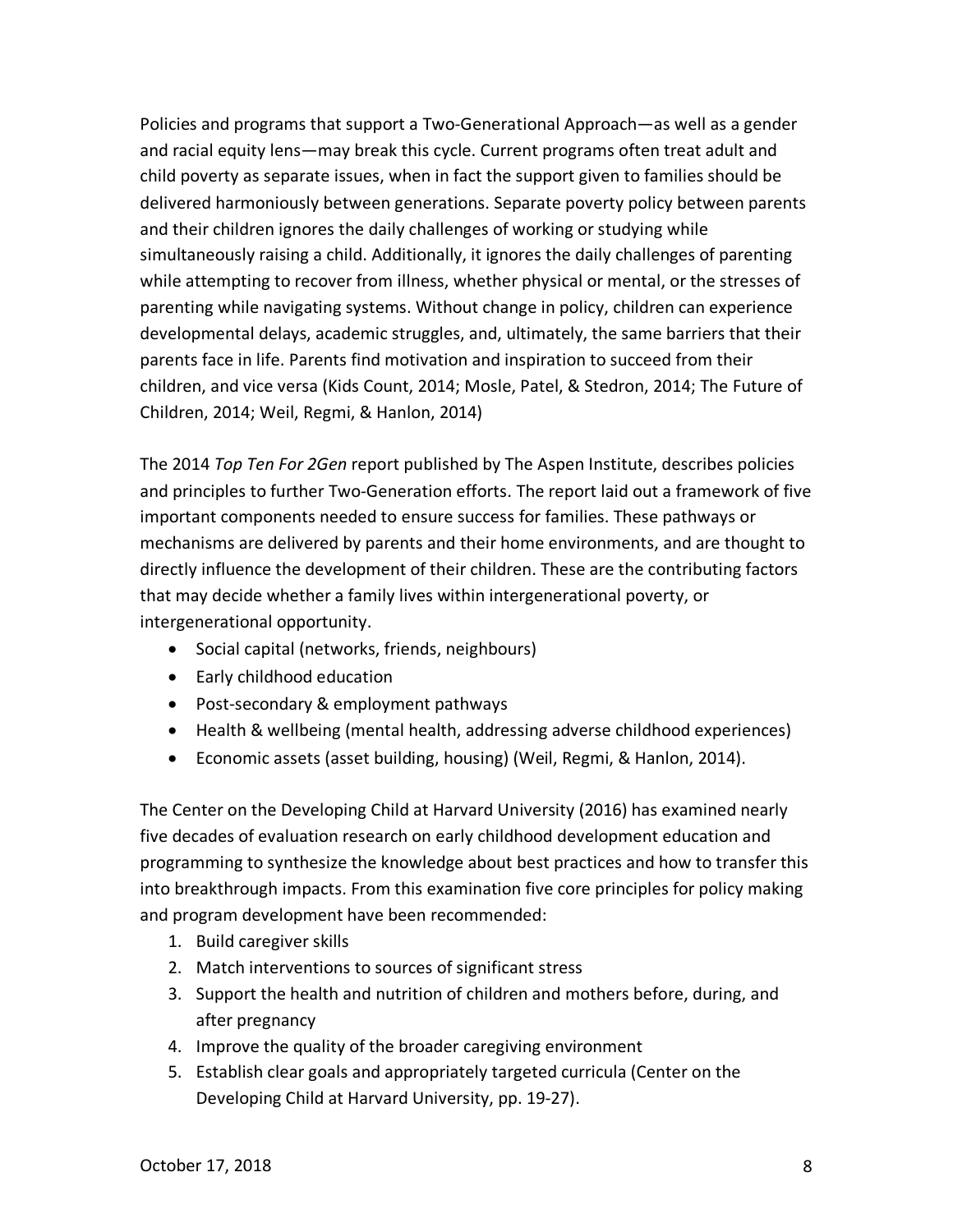In conclusion, the necessity for interconnected programming that incorporates the expressed needs of families themselves has been shown to produce positive outcomes. Creating intentional communities of support, designing interventions that incorporate culturally significant connections, and providing the resources necessary for families to thrive is not only best practice, but equitable and just practice.

## 3. Prototype Design & Implementation

### 3.1 Prototype design

The Health & Wellness Planning prototype is a process of and way of working to support a family to develop a health and wellness plan when a new baby is expected. It was developed in partnership with Andrews Street Family Centre (ASFC). The prototype is built upon the core values and principles as outlined in the Child Centred Model, which is informed by the wisdom of Point Douglas community leaders, including those at ASFC. While this way of working is not new to many community-based organizations such as ASFC, the prototype allowed the organization to respond to community need in a more fulsome way than current resources and terms of funding allow. The prototype was able to provide participating families in need with intensive one on one support several times a week and facilitate access to other programs and services to address other gaps in families' resources. This prototype was designed according to principles to ensure that:

- Babies have access to relationships, resources, and institutions that will ensure that they have the best start possible in life;
- Families are empowered, connected & self-sufficient, with engaged natural support systems;
- Families stay together & are healthy with increased levels of education & employment;
- Families feel trusted, respected & valued are in good relationship with service providers;
- Families are self-determining services are delivered in accordance with their identified wants & needs; and
- Children are school ready at kindergarten.

The prototype follows a series of steps intended to take place over several months depending on the circumstances of the family. The steps include: 1). Engagement and recruitment, in which participants are invited to take part in the process; 2). Preparation, in which the staff team builds relationships and begins to work toward creating a plan; 3). Plan day, in which the plan is finalized in collaboration with other family members and supports as identified by the family; and 4). Follow-up, in which the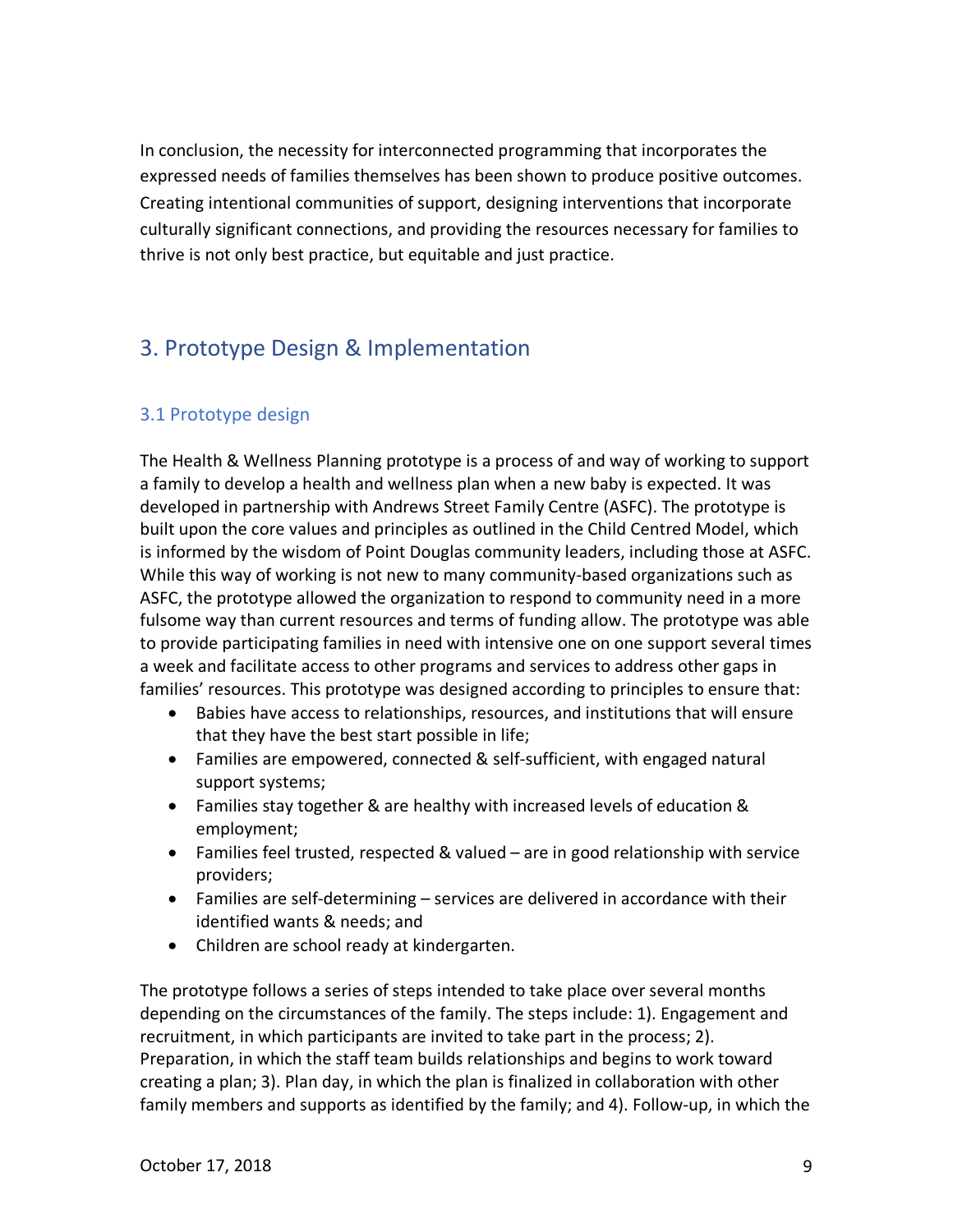staff team ensures the plan is meeting the needs of the family. It is important to note that the process steps are intended to be a flexible guideline for coordinators, staff and facilitators. The principles according to which the prototype is implemented are imperative and take precedence over the steps.

Detailed description of the process steps:

#### 1. **Participant engagement and recruitment**

The coordinator or organization staff identify potential families and inform them of the process, opportunities, and expectations for participation. If interested and willing to commit, families complete intake and consent forms, and participate in a pre-evaluation interview.

#### **2. Preparation**

The coordinator and team spend the most significant amount of time during this phase building relationships with the primary caregiver, their family, and natural supports. At this stage the family begins to discuss their short- and long-term goals, identify resources and barriers to achieving their vision for their family, and engage in self-evaluation activities. The prototype used a Wellness Wheel as both a planning and self-evaluation tool (see appendix A). After about four to six weeks, the team and primary family member determine readiness and set a date for the plan day. Details about the day such as who to invite, what if any aspect of culture or ceremony to include, goals, meals, childcare and other logistics. Any invitees should be thoroughly informed of the purpose and their role for the day; the latter is especially important for any representatives of systems or institutions that the family would like to include. The preparation also includes arranging logistics for any family members who will need to travel, and/or addressing any other barriers to participation. Participation barriers can include transportation, accommodation, meals, or lost wages.

#### **3. Plan-day**

The staff team and coordinator arrive early at the venue to ensure the space is set up to receive family members according to the plan. The day usually begins with a meal as people arrive, followed by an opening for the session according to the family's wishes (ceremony, prayer, etc.). The group then gathers in a circle for welcoming and introductions. The team, family members and non-family supports are included in this portion of the day in which non-family supports may share information on resources that they have to offer the family. Nonfamily supports then leave the family to engage in the detailed planning process,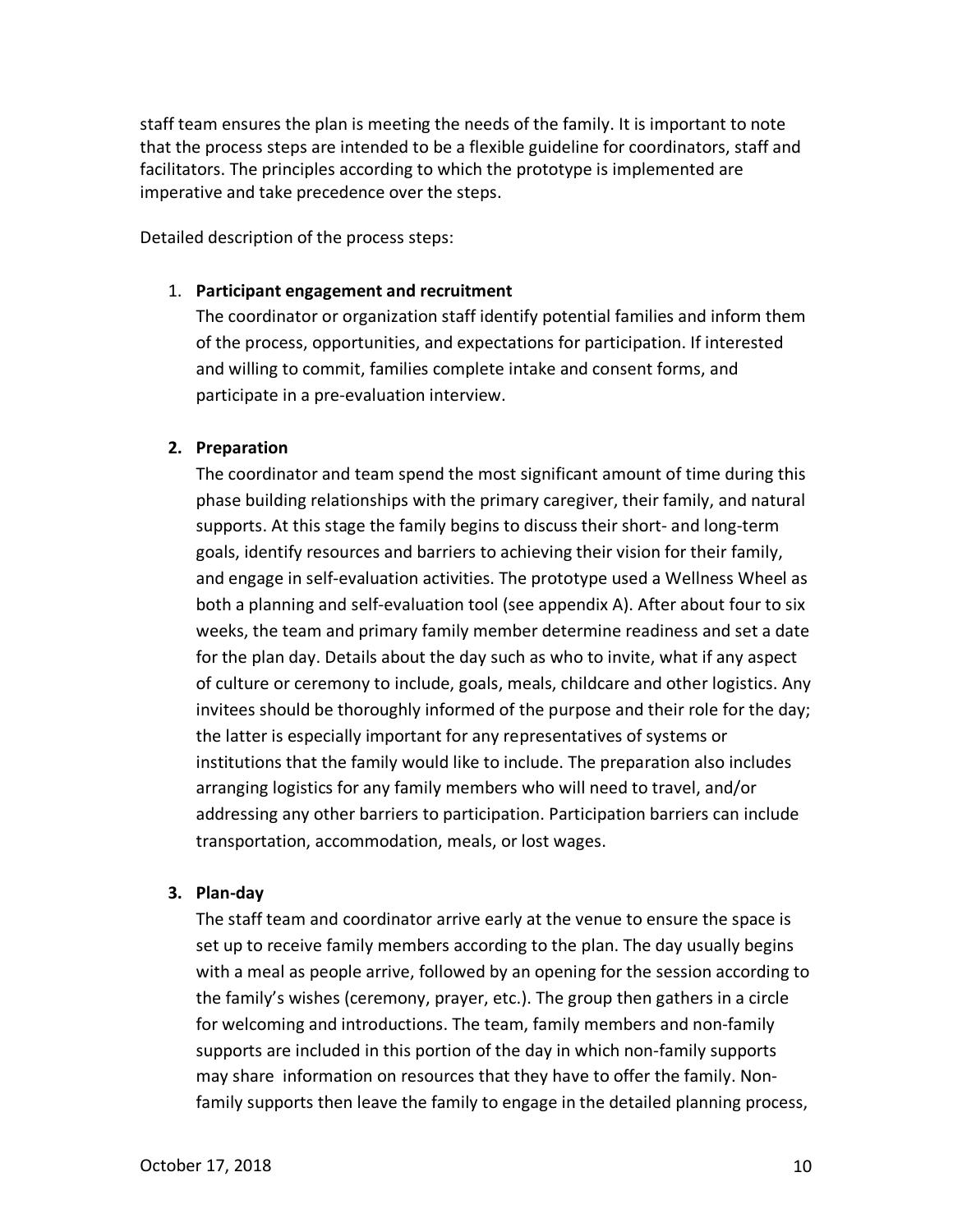which can be facilitated as necessary, but is led primarily by the family themselves. This portion of the day takes as long as the family decides is necessary. Once the family is ready, the plan is reviewed/presented to the rest of the group at which point questions and clarifications can be made. The plan should be as detailed as possible including goals, resources and timelines. The day is concluded as per the family's wishes, which often includes a feast.

#### **4. Plan implementation and follow-up**

After the plan day the team provides all the participants with a written summary of the family's plan including the agreed upon timeline, the required resources, and who is responsible for what. A follow up day can be scheduled to ensure that the plan is being implemented as intended and/or the team checks in with the family at agreed upon milestones or as necessary to ensure plan in on track or help address any challenges. In some cases, another plan day may be required. Ideally the length of the follow up period varies according to the timeline set out in the plan. One of the milestones in the plan should include time for mid-term or post-plan evaluation.

The budget included for the health and wellness planning prototype allowed for the equivalent of two full time staff positions, the trainer/mentor, meeting expenses and a significant family support allowance for up to five families over six months. The family supports allowance was intended to address crises and gaps in resources as well as to support participation and logistics of the plan day.

The Health and Wellness prototype exemplifies the values and principles of the Child Centred Model: the Project's theory of change. A few of the key values include:

- **Self-determination:** The central tenant of the prototype is that families determine their own goals and vision for the health and wellness plan.
- **Relationships/Trust:** is foundational to the prototype. In order to work with families in a meaningful way, trust needed to be established. Sufficient time and space are required for a family to engage in the process. Families need to understand what they are being invited into; and, be assured that they will not be penalized by participating and/or sharing personal information with the team.
- **Equity**: The prototype recognizes that not all experiences are alike and offering a one-size-fits-all approach is not appropriate. The prototype allows for a budget range that is flexible enough to address divergent needs of each family. The level and type of support available to families varies depending on the context.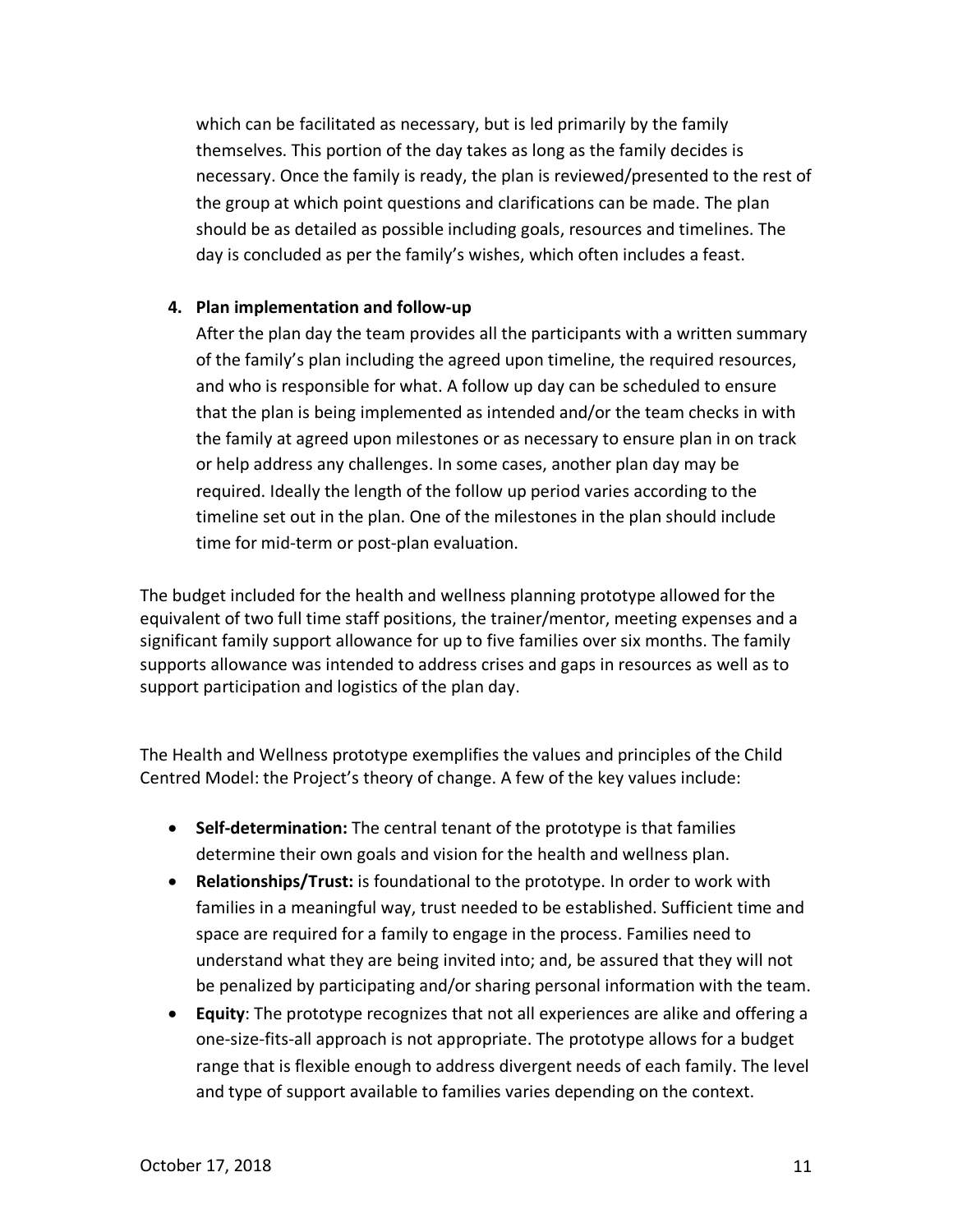A full list of the principles exemplified by the Health and Wellness Planning prototype is provided in section 5.2.

### 3.2 Training & Mentorship

An experienced trainer/mentor was hired to work in partnership with the Project and Andrews Street Family Centre. The initial two-day training was delivered on May 27 and 28<sup>th</sup> at ASFC. It was attended by the Health and Wellness coordinator, three ASFC staff and Winnipeg Boldness prototype coordinator. The training covered the prototype process and principles of engagement based on the four questions: 1) Who am I? Identity and values; 2) Where do I come from? Honouring the gifts of our ancestors; 3) What is our purpose? Roles and responsibilities of community helpers; and 4) Where are we going? Family gathering day and after care planning. A curriculum was documented and is available for any future iterations. The mentor continued to support the Health and Wellness coordinator and staff team throughout the term of the prototype to further developing counselling capacity and assist in problem solving some of the more complex family challenges.

### 3.3 Prototype Implementation

The Health and Wellness coordinator was hired to complement existing staff at Andrews Street Family Centre (ASFC). The primary role of the coordinator was to build relationships with families and support them through the Health & Wellness Planning process as described in 3.1. The coordinator also managed and tracked expenses, collected data for reporting and coordinated evaluation activities with families. Assigned ASFC staff assisted the coordinator in connecting and building relationships with families, identifying potential resources for families and completing administrative tasks. The staff team was supervised by the Executive Director of ASFC and supported by the trainer/mentor.

#### **3.3.1 Participant Engagement and Recruitment**

In early May, ASFC staff began identifying potential participants. Information was provided through the drop-in and existing ASFC programs. Interested individuals were invited to schedule a meeting to learn more about the prototype. Efforts to recruit participants continued until the end of July. In total, six families engaged with the prototype to varying degrees, with four successfully creating Health & Wellness plans. Of these families, five were expecting and one had a recent newborn. Each family had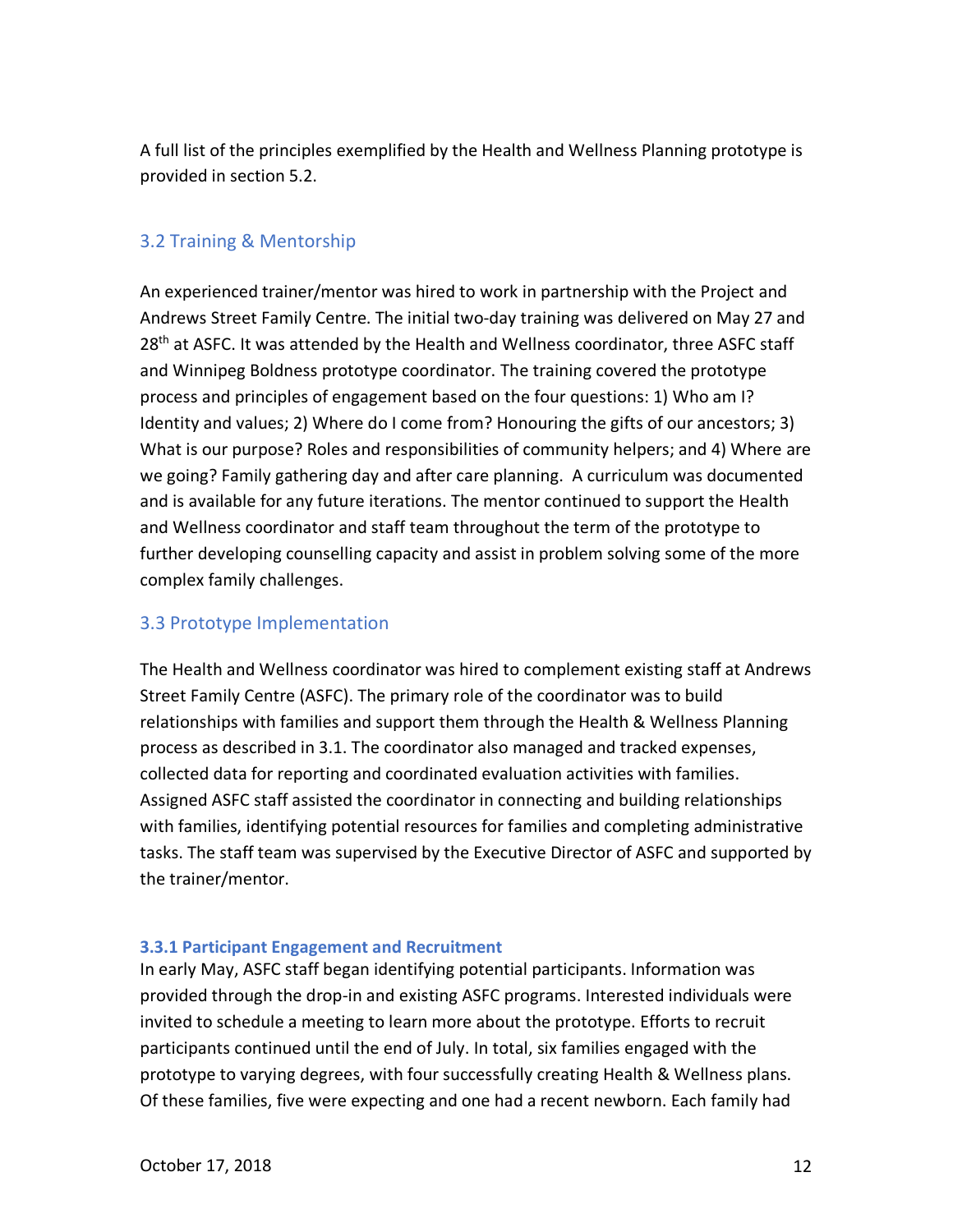between one and five other children between the ages of six months and 14 years: a total of 19 children among the six families.

#### **3.3.2 Preparation**

After the initial invitation the coordinator and staff spent a significant amount of time meeting with families to build trust, explore family strengths and current challenges, and engage in self-evaluation and planning activities. During this phase, the coordinator made best efforts to meet twice a week with mothers. The coordinator had as many as 28 or as few as six meetings with the four families who completed plans. When crisis or challenges were pressing, the staff team sought out existing resources, assisted with systems navigation or addressed the gap with the prototype's family support budget. Some of the challenges facing these families included:

- Poverty issues: precarious or unsafe housing, overdue hydro bills, food insecurity, difficulty accessing transportation
- Open CFS files, existing children in care or at risk
- Multiple children with special needs: autism, global developmental delay, selfharm, depression, eating disorders, sleep disorders, bed wetting, ADHD, and violent behaviors
- Domestic violence, current or trauma from history
- Gang involvement
- Social isolation
- Addictions, current or recovering

Types of resources provided to families:

- Information and referrals to existing community programs and supports such as:
	- o Individual, couple, child counselling
	- o Housing advocacy supports
	- o Addictions programs
	- o Food banks
	- o Parenting programs
	- o Youth gang involvement prevention supports
- Systems navigation to address issues, and access services and benefits:
	- o Manitoba Housing
	- o Canada Revenue Agency
	- o Children's Disability Services
	- o Child and Family Services
	- o Public Schools
- Prototype Family Support Budget for:
	- Children's Counselling Winnipeg Art Therapy
	- Traditional Indigenous Teaching Circles with Elders
	- Food and household items
	- Childcare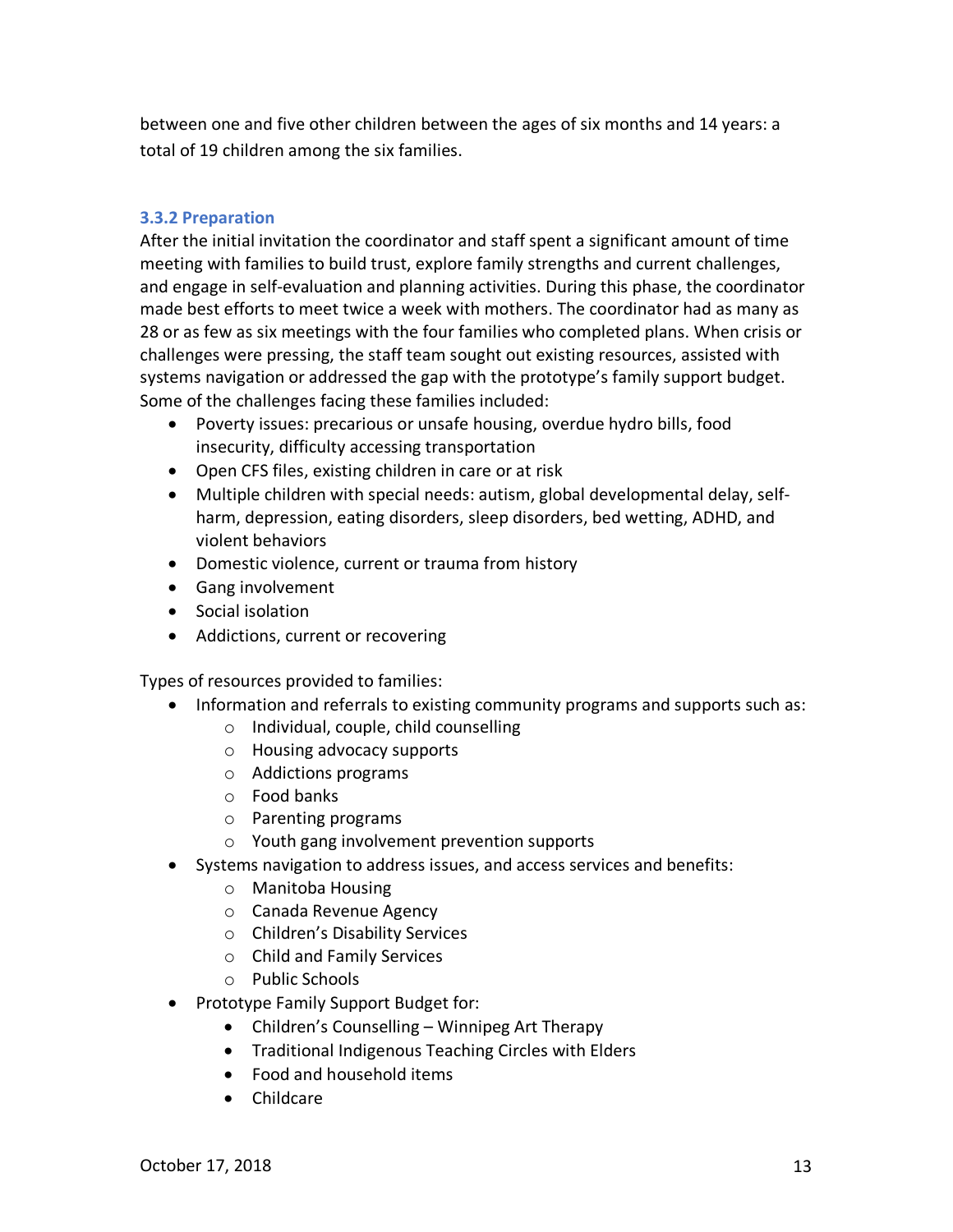- Transportation
- Telephone
- Children and baby supplies

During the preparation phase, primary family members also spent a lot of the time with the coordinator exploring their strengths and dreams and began to set goals. The Wellness Wheel (appendix A) was used as a tool for both self-evaluation and to explore goals in a wholistic way. The Social Impact report summarizes goals identified by families:

- Healing
	- $\circ$  Wanting to "feel well" again (mentally, emotionally, physically, spiritually)
	- o Wanting to connect to Indigenous culture and spirituality as a source of identity, pride and strength
	- o Wanting relationships to thrive again
- Cultural awareness (Indigenous and "North End")
	- o Understanding oneself
	- o Feeling pride in self and culture
	- o Contributing to a community (for example by maintaining cultural customs and practices)
- Being able to provide
	- o Having enough food and a safe home in a safe neighbourhood
	- o Having enough money to get children school clothes and supplies
	- o Having enough money to take children on fun activities (movies, sports)
	- o Being able to give children access to counselling if they need it
	- o Being able to give time and attention to children
- Healthy, successful children
	- o Freedom from trauma, violence and abuse
	- o Making sure that children understand inappropriate touching
	- o Access to gym for healthy, inexpensive activities
	- o Ability to get support and do well in school
	- o Sense of pride in self, accomplishments, talents, culture
	- o Sense of well-being, resilience, strength even when alone (i.e. without mother there)
	- o Good decision-making by children based on the above
	- o Children involved in healthy activities (not bored)
	- o An ability to identify, talk about and manage feelings
	- o Independent children
- Healthy families
	- o Stronger family bonds (especially with teen children)
	- o Freedom from trauma, violence and abuse
	- o Keeping the family together (i.e. not having children apprehended by CFS)
	- o Having healthy relationships in the family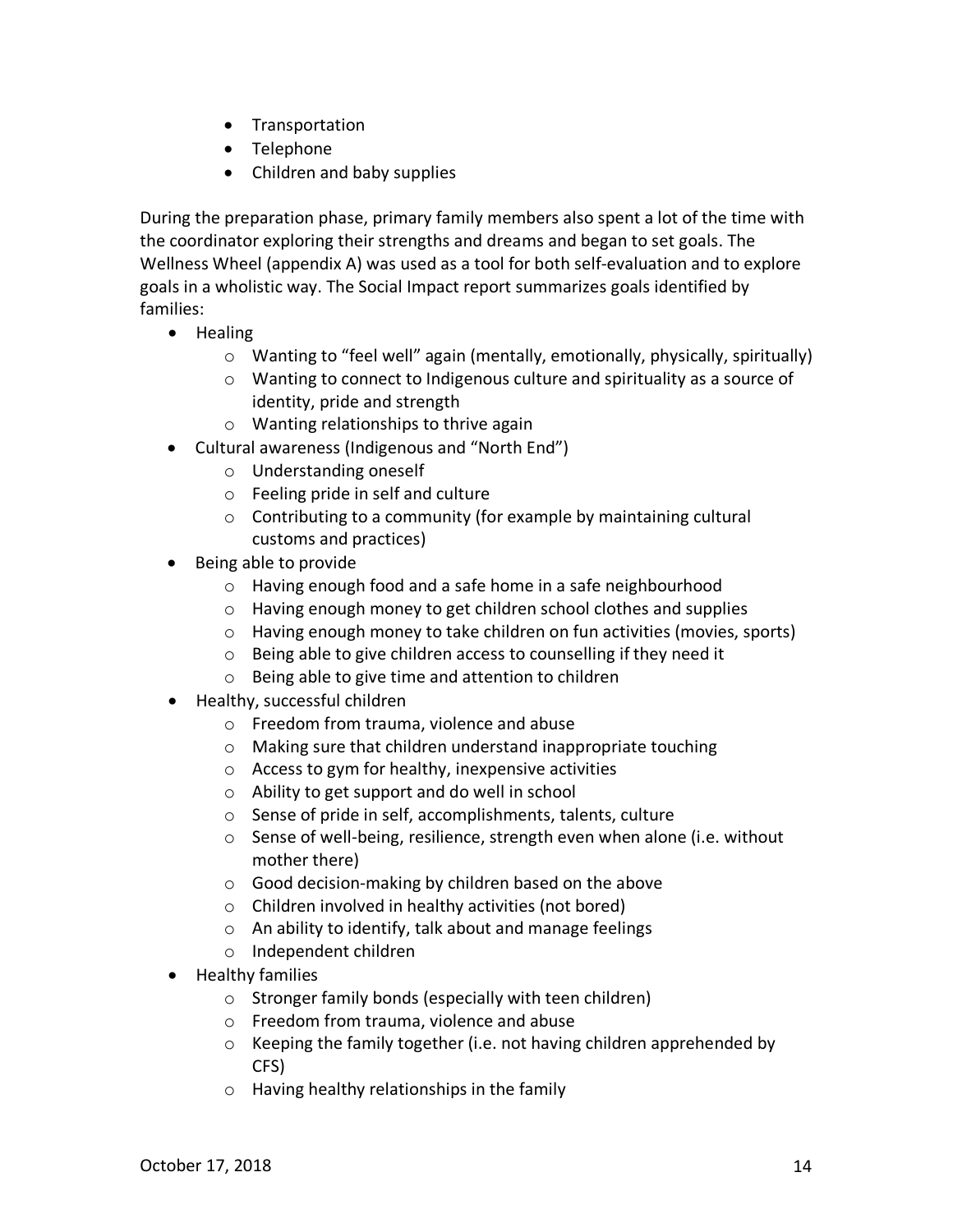- o Having relationships with ex-partners and possibly their new families
- o Showing children what "normal" can look like
- o Good family relationships
- Independence from "the system"
	- o Closed CFS files
	- o No more need for support from agencies
- Learning
	- o Learning how to budget
	- o Want to go to school and have a career
	- o Wanting children to do well in school
	- o Participating in more programming to learn
	- o Learning more about own culture
- Improved quality of life
	- $\circ$  Car ownership to live outside the city with family members, so that children are not exposed to the difficult aspects of city life
- Sense of community
	- o Knowing you're not the only person going through something
	- o Wanting to help others
	- o Keeping an eye out for the well-being of the community as a whole

 $(p. XX)$ 

#### **3.3.3 Plan Days**

Of the four families who succeeded in completing Health & Wellness plans, only two actually went through with the day as planned. One family did not go through with the plan day because the new baby arrived, and the other cancelled at the last moment. Immediate and extended family and friends attended the two plan days which were facilitated by the coordinator and mentor as well as an Elder. Each plan day took about three hours and resulted in a concrete plan to address various goals as summarized above in section X.X. Meals and onsite child care were provided.

#### **3.3.4 Follow-up**

The coordinator continued meetings with all four of the families who completed Health & Wellness plans until the end of the prototype timeline. The coordinator ensured that families were well connected with staff and ongoing resources at Andrews Street Family Centre once the prototype ended.

## 4. Evaluating the Prototype

#### 4.1 Methods and Data Gathering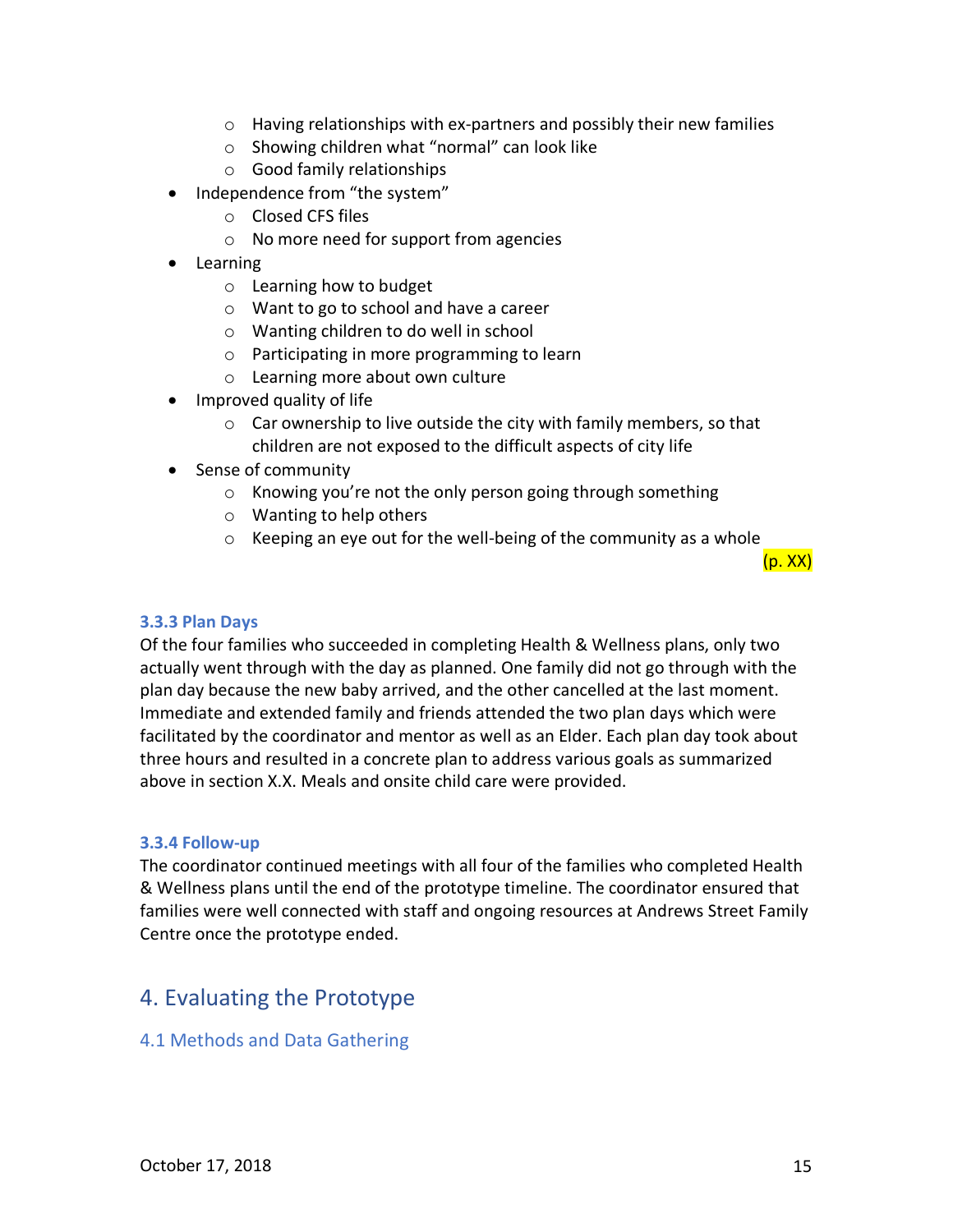The Project worked to track the learning through a multi-method approach incorporating qualitative and quantitative methods. This included:

- 1. Winnipeg Boldness General Intake Form (Appendix B)
- 2. Resource Tracking Forms
- 3. Qualitative interviews with families; Winnipeg Boldness & Eupraxia Training
- 4. Coordinator Field Notes and Learning Journal (see Appendix C for Learning Journal guidelines for staff)
- 5. Qualitative interviews with trainer/mentor and ASFC management

Families and staff were informed that their feedback during the implementation of the prototype was critical to the learning of the Project. All stakeholders were committed and engaged in the evaluation activities.

The purpose of the prototype was to develop and test a process to:

- build capacity in the community to support families;
- refine administrative components such as budget and logistics for an organization; and
- get feedback from families and support workers to determine possible impacts if scaled.

## 4.2 Reflections on the Prototype

The trainer/mentor provided training to the staff and coordinator at the beginning of the prototype. She felt the team did a very good job considering the time and resources available, but that the training should have been longer than the four sessions; that more development work is needed to build better facilitation skills. More time for team bonding and engagement with Elders is also something that would help build the capacity of staff to do their work. One of biggest strengths of the team was their ability to build relationships with families. Consistency of the staff involved is important for relationship and trust building with families.

The coordinator expressed that she had some challenges recruiting participants early in the prototype. She was new to the centre and relied heavily on the existing trust and relationships that staff at ASFC had with families. It is through these relationships that most of the participants were recruited, with one family being referred later in the prototype by an existing participant. She engaged with many potential interested families that would schedule appointments and say they're interested, but then didn't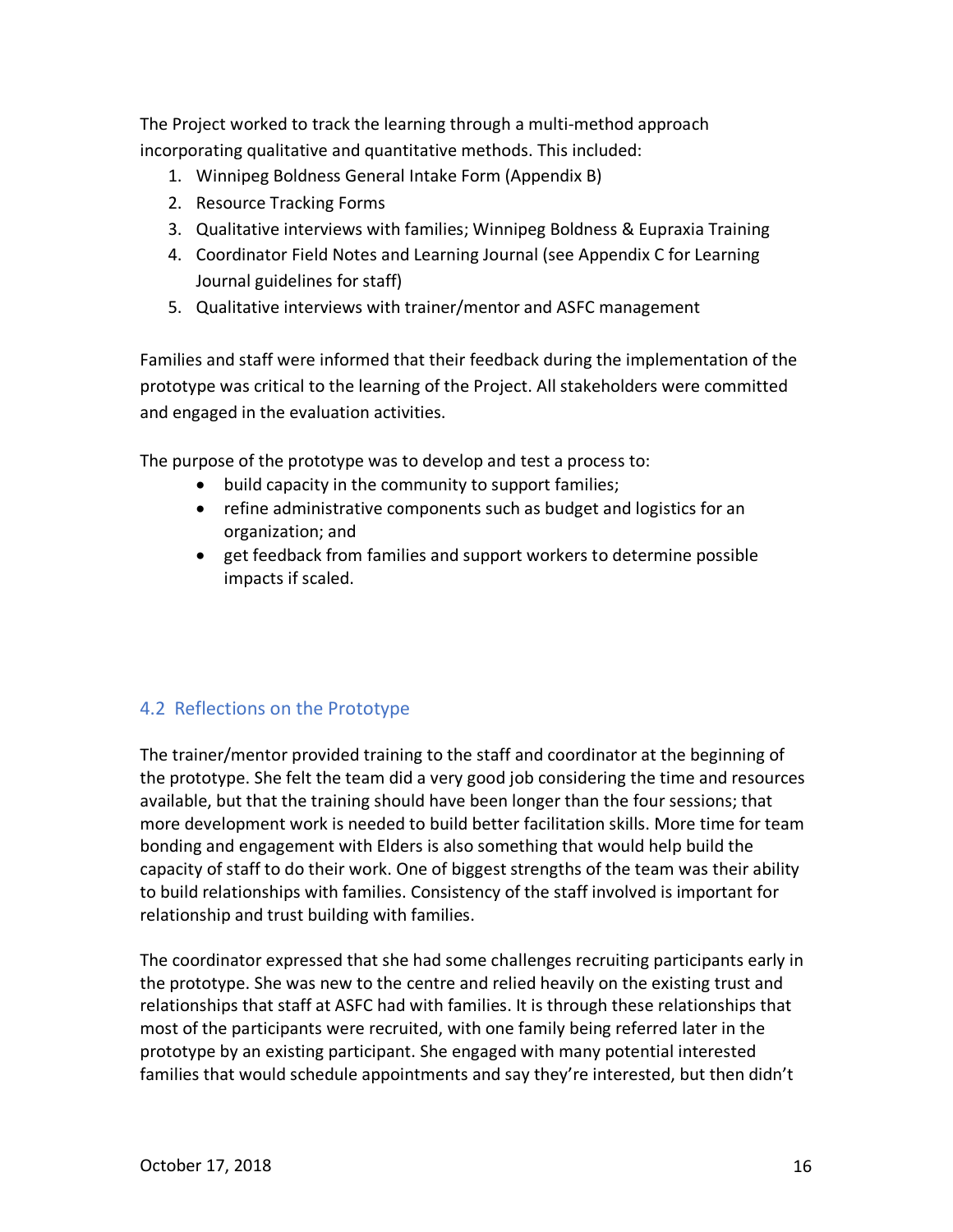show up or call. She acknowledged that they may be dealing with things at home, or simply not fully interested or committed in the project due to a lack of trust.

The trainer/mentor reflected on this challenge:

In my experience, one reason might be because they are in crisis or they don't have the capacity or resources to plan; things happen: kids get into trouble, addictions those kinds of things; I think they mean well, and they forget; if you have memory issues because of trauma; you're not going to remember; you don't have a phone, or an agenda and there's nothing to remind you. Another reason is trust: *oh, I'm going to talk about my life again, does this mean I'm going to be more involved in CFS, are they going to come in and check my house*; there's a lack of trust in systems among the community; more reluctant to invite someone into my home, but then they have kids and it's hard to get to an office, and if something happens and they miss it, they're embarrassed so they don't call; And they didn't know Lee, and that's why you need that time for development; if she could have had a drop in for people to come to, with games for kids or activities, so they could come or not, if they could. Think about something they could do, have something they would want like food, etc.

Once trust was built, the coordinator succeeded in regular meetings, but had to be patient and open to rescheduling. Her ability to meet families in their home or provide child care on site was essential for these meetings. Being flexible and adapting to the needs of the families built further trust and allowed them to fully engage. The director at ASFC shared that while her staff regularly support families, they usually don't have the flexibility to travel offsite to meeting families, nor do they have the time to regularly meet with a single family several times a week unless there is a crisis.

The trainer/mentor identified trusting relationships and access to resources as the critical factors to achieve successful outcomes. Families need to know and feel that the staff working with them are respectful and can be trusted. This can be accomplished when everyone starts the process from a place of strength and recognizes the family as the expert in their own life. Exploring family strengths and their extended networks as valuable resources that can help address gaps and challenges builds on those strengths. You need to look at the whole picture – they (families) are in crisis, but they have resources and strengths too and that is what we focus on; not on the deficits. Look at the positives and from there ask what is missing and what can we put in place; and I think that the medicine wheel allowed us to do that. I think they saw themselves in that and saw their strengths; that they were capable of doing something else and they could change things. (Debra)

Having access to resources to address immediate concerns, reduces stressors and creates the space and opportunity for families to dream and set goals for their future. The director of ASFC also reflected on the importance of the resources and the relationships: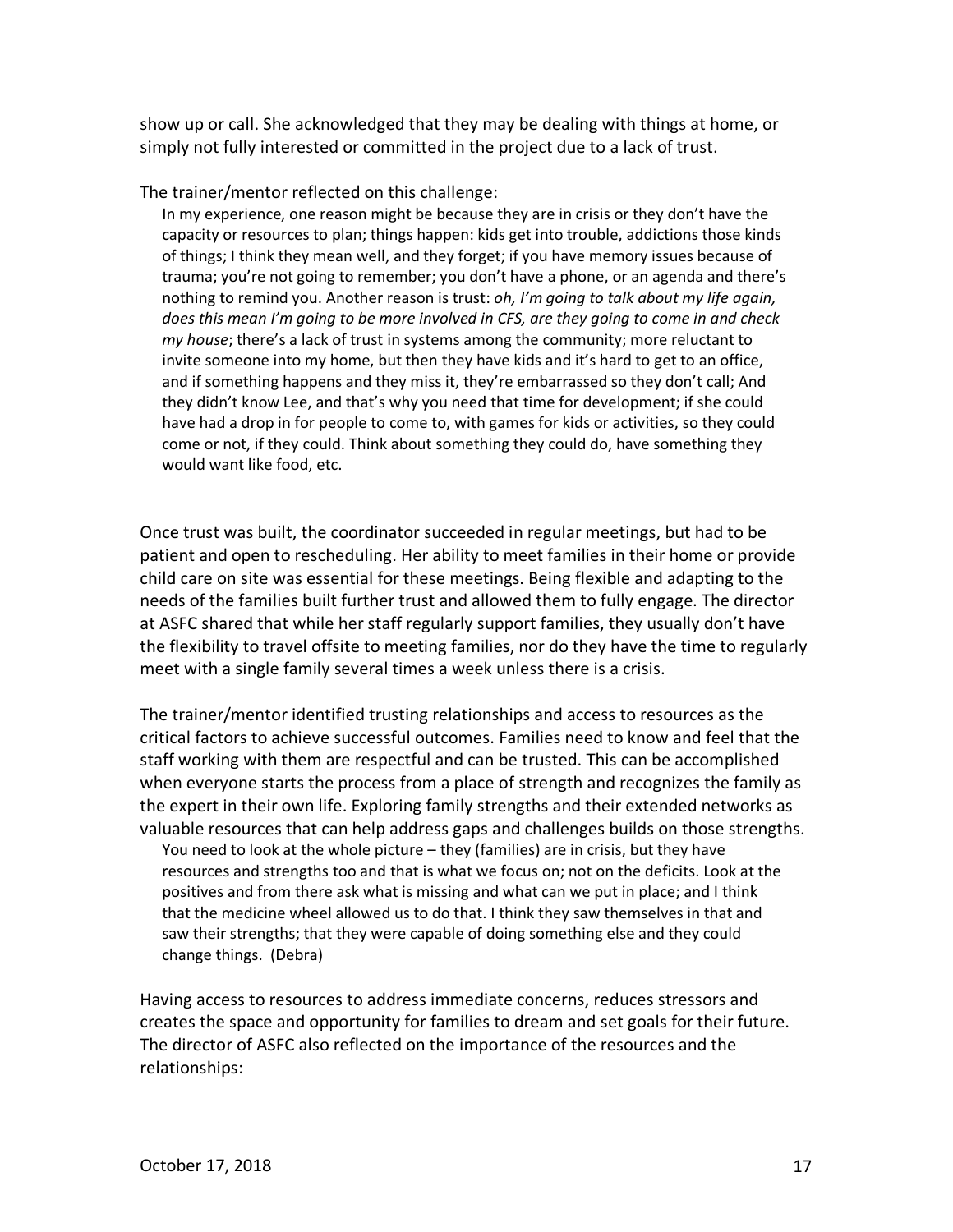Through the HW, we realized that if you put more time and energy into that one family long term, look at how cost-effective it is! I see it because I work with the families all the way without the resources… I also learned [about the importance of relationship] through this process, like about the circles. People want to talk to each other and be able to be free to say stuff without someone using the info against them or judge them. You need to work on healthy relationships even in those circles.

The trainer/mentor identified the preparation phase as the most important part of the process in which relationships are built and planning begins.

Taking time to work on the goal setting with the individual before other family/natural network members were engaged so they were very clear about what they wanted, who they thought could be part of it. And then those were the people that were invited in. They were very clear about how they saw them helping and being part of the solution. I really liked that, so that they were more prepared. So, when the family saw that, the families could say how they might be able to help or problem solve. The individuals were clearer about their goals and how they could get there.

The plan day is not always the most critical part of the process. For some families it is a lot of pressure and added stress, but for some the plan day can be a validation or celebration of progress. In some cases, the plan day is an opportunity for building family bonds.

[The plan day was a time] for a family to come together, there was healing that happened, that I don't think would have happened otherwise; for one family there had been issues with one with addictions. With addictions comes mistrust. So, there was time for forgiveness and time for that person to say sorry; there was non-judgement; the family acknowledged the mistake but focused on what was needed to go forward instead of getting stuck.

The budget provided the opportunity for families to connect with their culture. This had a very positive impact on families.

I saw a difference when Elder Mae was part of guiding things; even if they [the families] weren't into traditional ways of being, most of them were curious about it and wanted to start that journey. It was about access. If they wanted to, it was there; if they didn't that was okay too.

Integrating culture in multiple ways such as smudging, using the Wellness Wheel (based on the traditional medicine wheel) and receiving time with Elders was a benefit not only for the families but for staff as well.

The art therapist that three of the families' children engaged with on a regular basis was also culturally grounded, which resonated with families.

The coordinator felt one of the main challenges was adhering to the timeline of the prototype. There was a tension between meeting deadlines to get through the process and also taking the time needed to build relationships with the mothers. Families need the space to work at their own pace depending what is happening in their life.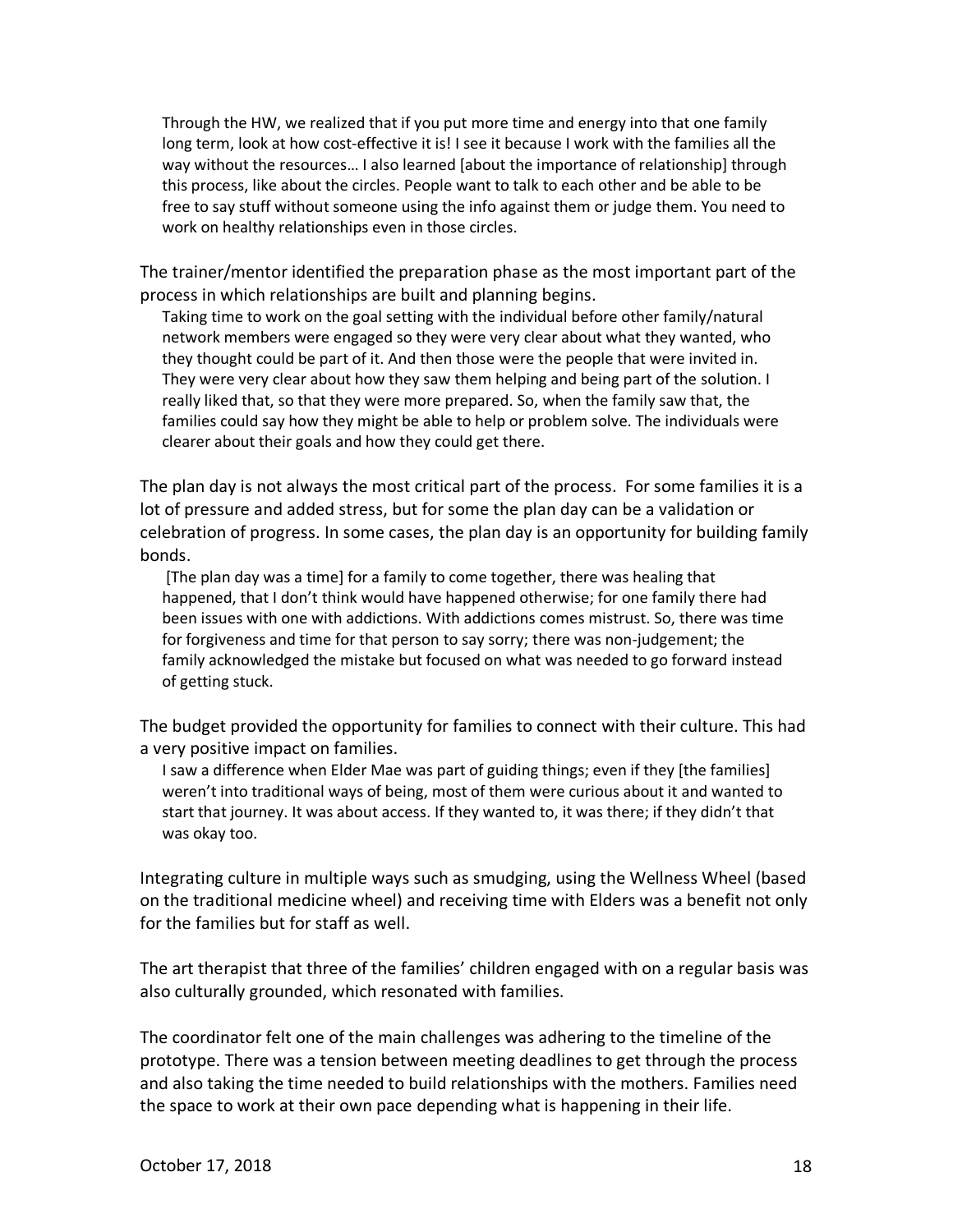The coordinator reflected on her own strengths and weaknesses required for the position. She felt her strength was her ability to communicate and relate to the community, coming from a non-judgmental and loving place, but also felt that she lacked experience in counselling. She expressed that the training and support provided the trainer/mentor was invaluable to her. The fact that the training and process was embedded in culture and spirit gave her strength. The mentor/trainer supported the staff as well as the families during their plan days or in times of challenge.

The coordinator provided some recommendations to improve and future iterations, which included:

- an experienced counselor on hand to deal with personal triggers and sensitive issues
- a dedicated Elder to support the project to provide ongoing teachings and support to staff and families
- an additional staff person designated to administration and/or purchasing gift cards, bus tickets, items, and food as it would allow the coordinator to have more time to meet with participants
- longer term to allow for relationship building, and more overall family engagement per family
- finding ways to better involve men in the project
- more group ceremonial activities such as sweats or medicine picking
- having weekly peer sharing circles with the participants to provide a safe space for them to discuss whatever they'd like
- more direct engagement with case workers from Employment and Income Assistance and Child and Family Services, for both problem solving and accessing benefits
- support staff with vehicle to assist with purchasing groceries, bus tickets and other program related errands

### 4.3 Outcomes

Winnipeg Boldness contracted Eupraxia Training to undertake a Social Impact Analysis of the Health & Wellness prototype. This report (p. 14-17) documented the outcomes for families as follows:

| <b>Possible Areas of Impact</b>                                      | <b>Indicators/Examples</b>                              |
|----------------------------------------------------------------------|---------------------------------------------------------|
| What has changed? What is the<br>impact of the program's activities? | How do we know? What has been witnessed or experienced? |
| <b>Individual Outcomes</b>                                           |                                                         |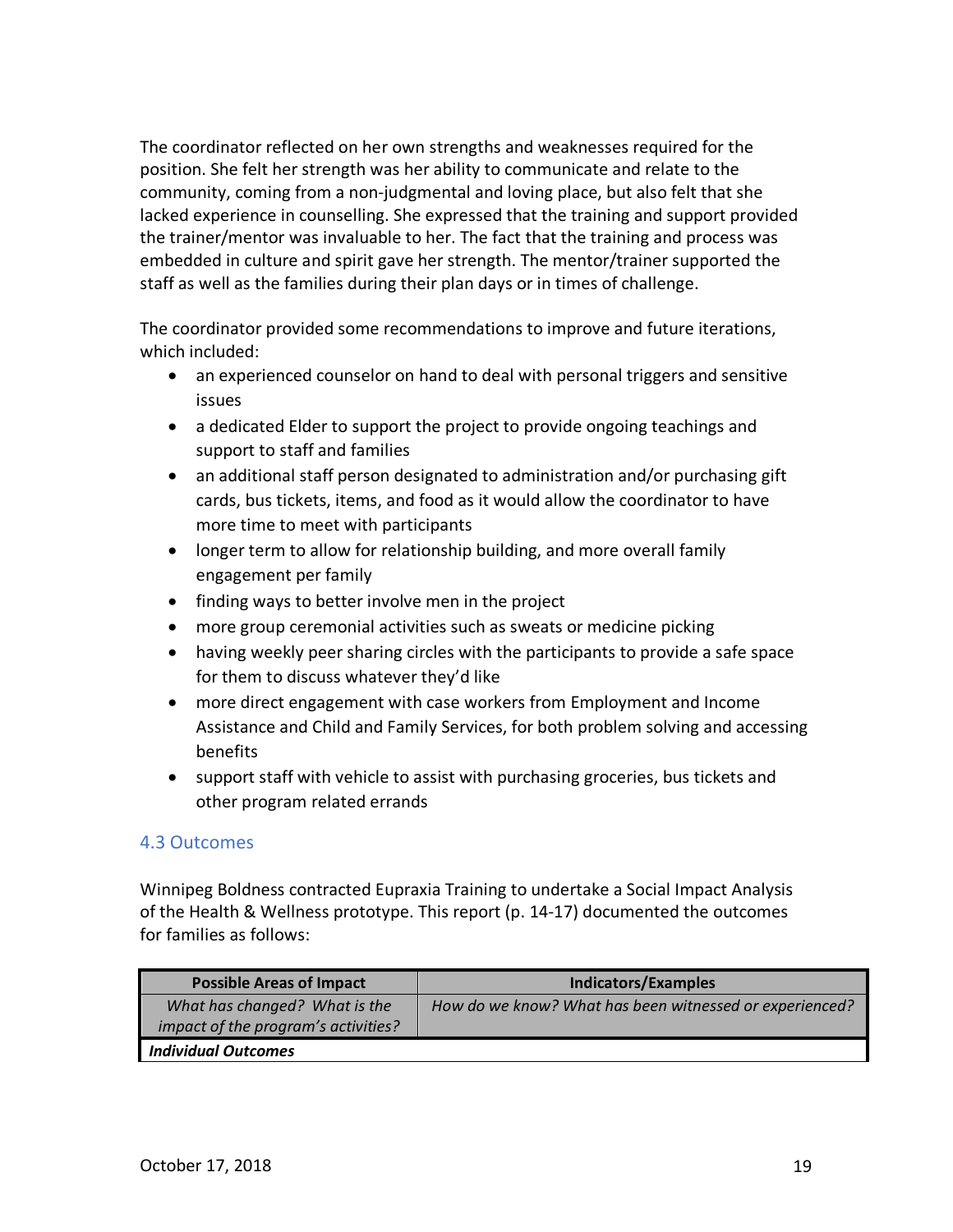| Children in the families are beginning<br>to access emotional supports and<br>counselling. | The number of children participating in therapeutic<br>$\bullet$<br>discussions and activities has increased.<br>Children are continuing to participate in the art<br>$\bullet$<br>therapy over a longer time.                                                                                                                                                                                                                                                                                                                                                                                    |
|--------------------------------------------------------------------------------------------|---------------------------------------------------------------------------------------------------------------------------------------------------------------------------------------------------------------------------------------------------------------------------------------------------------------------------------------------------------------------------------------------------------------------------------------------------------------------------------------------------------------------------------------------------------------------------------------------------|
| Children's health needs are being<br>addressed.                                            | Children are getting improved medical, dental and<br>$\bullet$<br>mental health care for issues like rashes, stuttering,<br>ADHD, autism, cavities, and bed-wetting.                                                                                                                                                                                                                                                                                                                                                                                                                              |
| Children's learning needs are being<br>addressed.                                          | Additional resources to families are available through<br>$\bullet$<br>Children's disAbility Services.                                                                                                                                                                                                                                                                                                                                                                                                                                                                                            |
| Individual safety has increased.                                                           | Program staff are available to problem-solve difficult<br>$\bullet$<br>incidents (inappropriate touching, aggressive<br>behavior)<br>Families have a pay-as-you-go cell phone for medical<br>$\bullet$<br>and other emergencies.                                                                                                                                                                                                                                                                                                                                                                  |
| Individual mental health has<br>improved.                                                  | All mothers emphatically cite significantly reduced<br>$\bullet$<br>stress.<br>Mothers cite relief that children are able to access<br>$\bullet$<br>counselling supports.<br>Mothers and supporting program staff cite<br>$\bullet$<br>connections between strengthened cultural identity<br>and "feeling well" mentally, emotionally, physically,<br>and spiritually.<br>A father was connected to a male support person in<br>$\bullet$<br>the community.<br>Unhealthy coping mechanisms are said to be far less<br>$\bullet$<br>frequent.<br>Misuse of drugs stopped in one case.<br>$\bullet$ |
| Personal and family goals are<br>identified.                                               | Medicine Wheel plans are completed with<br>$\bullet$<br>information on current and hoped-for mental,<br>emotional, physical, and spiritual markers of progress.                                                                                                                                                                                                                                                                                                                                                                                                                                   |

| <b>Family/Homelife Outcomes</b>                                 |                                                                                                                                                                                                                                                                                                    |  |
|-----------------------------------------------------------------|----------------------------------------------------------------------------------------------------------------------------------------------------------------------------------------------------------------------------------------------------------------------------------------------------|--|
| Homelessness was averted.                                       | Families were provided with bridge financing to pay<br>the rent while appeals to the Canada Revenue Agency<br>were worked out.                                                                                                                                                                     |  |
| Family relationships are more<br>positive.                      | Mothers cite improved relationships with children<br>because of reduced stress.<br>Mothers cite relief at being able to keep the family<br>together.<br>One mother indicated her relationship is stable again.<br>$\bullet$<br>Partners share goals and can work towards them as a<br>family unit. |  |
| Opportunities for healthy leisure<br>activities have increased. | Bus passes and recreation passes make it easier to get<br>children to leisure activities.                                                                                                                                                                                                          |  |
| Household functioning has<br>improved.                          | A broken washing machine could be replaced.<br>$\bullet$<br>Mattress covers made it easier to manage bed-<br>$\bullet$<br>wetting.                                                                                                                                                                 |  |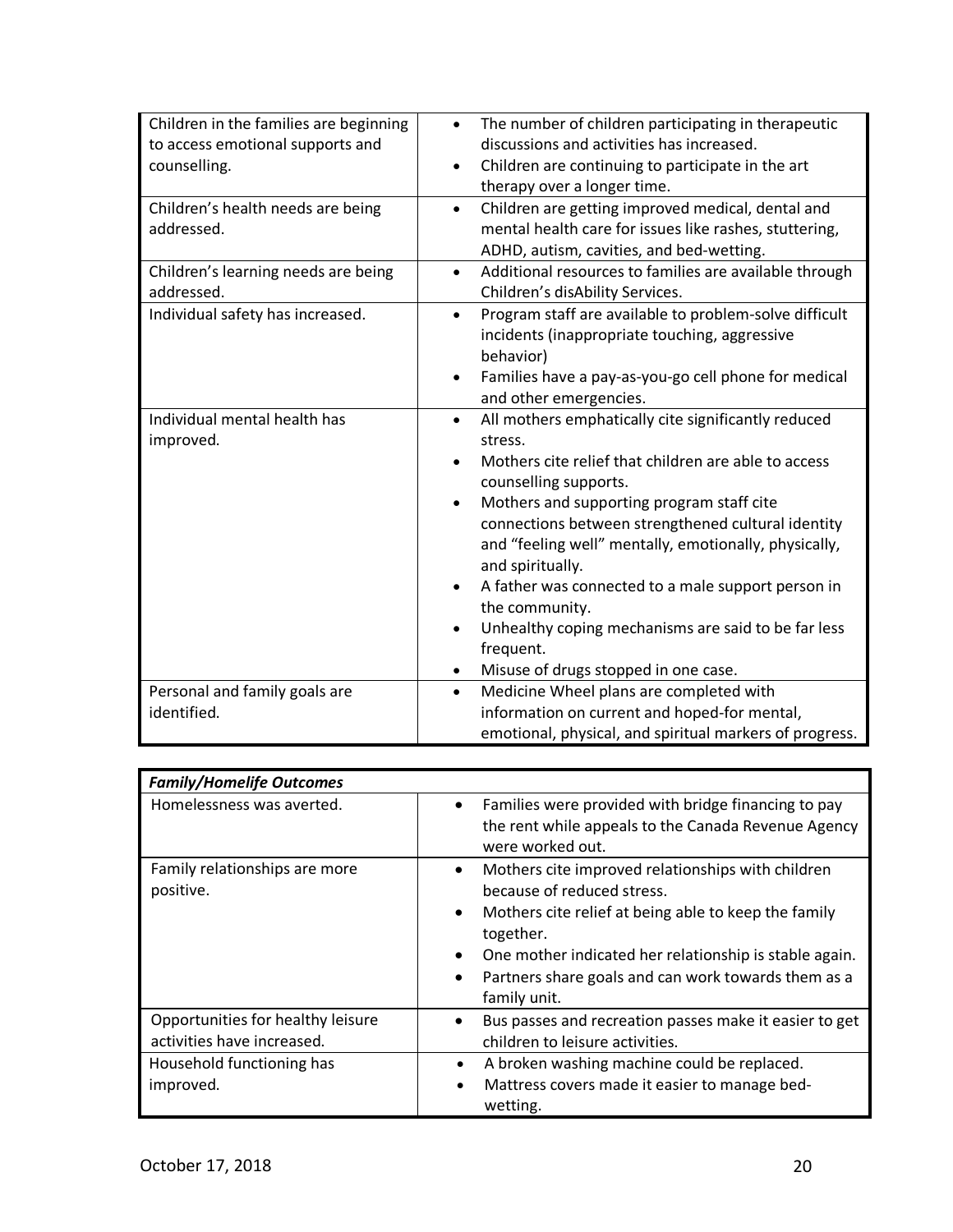|                                            | Mothers state that they are less overwhelmed and<br>more organized.                                        |
|--------------------------------------------|------------------------------------------------------------------------------------------------------------|
| Natural support systems have<br>increased. | Families have intentional support networks they can<br>call on for help.                                   |
| Additional supports are being<br>accessed  | Counselling is being accessed for partner<br>relationships.<br>Counselling is being accessed for children. |

| <b>Economic/Financial Outcomes</b>                                                                               |                                                                                                                                                                                                                                                                                                                    |
|------------------------------------------------------------------------------------------------------------------|--------------------------------------------------------------------------------------------------------------------------------------------------------------------------------------------------------------------------------------------------------------------------------------------------------------------|
| Family budgets have remained stable<br>during unexpected stoppages in<br>governmental child support<br>payments. | Family finances were supported until issues with<br>Canada Revenue Agency were resolved.<br>Children have school supplies and clothing for the<br>$\bullet$<br>beginning of the school year.                                                                                                                       |
| Food security was maintained during<br>times of financial need.                                                  | Grocery cards have supplemented food budgets<br>$\bullet$<br>during times of unexpected need.                                                                                                                                                                                                                      |
| Household budgets were not<br>stretched by transportation needs.                                                 | Families can use bus passes to go to medical<br>$\bullet$<br>appointments or to get groceries instead of paying for<br>taxis.                                                                                                                                                                                      |
| Household budgets were not put at<br>risk by unexpected health care<br>necessities.                              | Necessary household items are provided to help with<br>٠<br>health concerns (for example, bed-wetting, diapers)<br>and reduce caregiver stress.<br>Bus passes supplement household budgets during<br>$\bullet$<br>times of need and increase mobility of families (to get<br>to doctor appointments, for example). |
| Household budgets were not put at<br>risk by household repairs.                                                  | A washer was replaced; bedding does not need to be<br>$\bullet$<br>taken to the laundromat by taxi or bus.                                                                                                                                                                                                         |

| <b>Cultural Outcomes</b>                                                                                                |                                                                                                                                                                                                                                                                                                          |
|-------------------------------------------------------------------------------------------------------------------------|----------------------------------------------------------------------------------------------------------------------------------------------------------------------------------------------------------------------------------------------------------------------------------------------------------|
| Indigenous cultural knowledge<br>increased.                                                                             | Mothers learn relevant teachings.<br>$\bullet$<br>Mothers refer to cultural teachings that they can draw<br>on and teach their children.                                                                                                                                                                 |
| The consequences of loss of<br>traditional land, community, family,<br>culture, and language were better<br>understood. | Mothers begin to understand the residential school<br>$\bullet$<br>and colonizing context in which they are living and<br>parenting.                                                                                                                                                                     |
| Indigenous cultural identity was<br>strengthened.                                                                       | Mothers describe more positive decision-making "if<br>you know who you are".<br>Mothers can contextualize people's unhealthy<br>$\bullet$<br>behavior and draw on positive visions for healthier<br>behavior "the way we used to "<br>Aspirations related to culture (being an elder) were<br>mentioned. |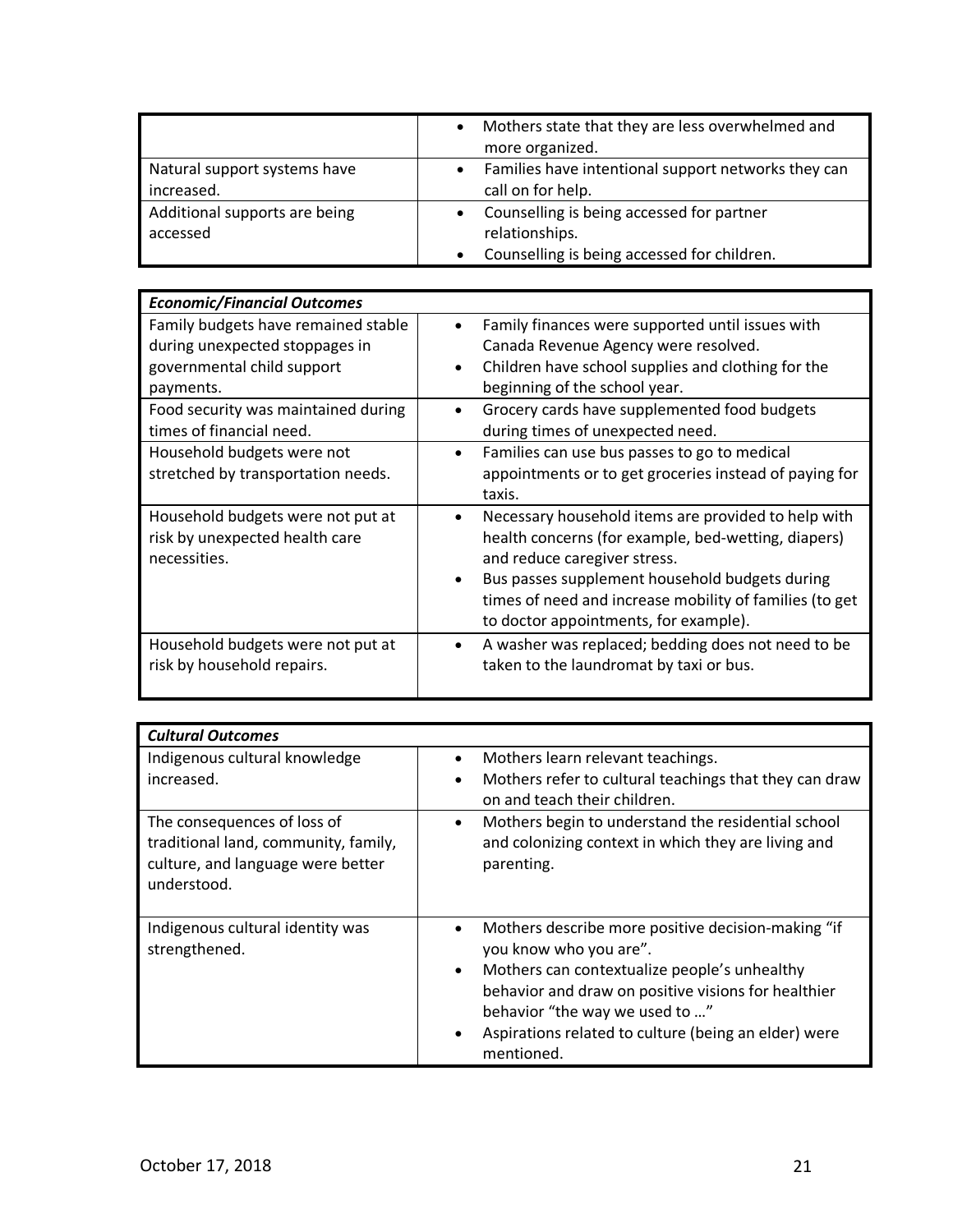| Cultural role models and guides were<br>introduced. | Connections were created to Indigenous elders and<br>therapists. |
|-----------------------------------------------------|------------------------------------------------------------------|
|                                                     |                                                                  |

| <b>Educational Outcomes</b>                                 |                                                                                                                                                                                                                                                                                                                                            |  |
|-------------------------------------------------------------|--------------------------------------------------------------------------------------------------------------------------------------------------------------------------------------------------------------------------------------------------------------------------------------------------------------------------------------------|--|
| Referrals to educational supports are<br>made for children. | Children requiring developmental supports are being<br>referred to possible resources.                                                                                                                                                                                                                                                     |  |
| Educational goals are supported for<br>all family members.  | Educational goals (participation in GED or training<br>programs) remain on individuals' list of future plans<br>despite current circumstances (health challenges, birth<br>of baby, etc.).<br>Information about educational programming available<br>$\bullet$<br>in the community is distributed.<br>Access to art therapy is maintained. |  |

| <b>Social and Systems Impacts</b>                                                                                  |                                                                                                                                                                                   |
|--------------------------------------------------------------------------------------------------------------------|-----------------------------------------------------------------------------------------------------------------------------------------------------------------------------------|
| Child and Family Services has not<br>intervened during the time of the<br>project.                                 | The number of hours spent with families by CFS has<br>reduced.                                                                                                                    |
| Referrals are being made to more<br>appropriate and/or additional<br>supports within the social support<br>system. | Families are being referred to additional resources<br>(Children's disAbility Services).<br>Challenging situations are being triaged and routed<br>$\bullet$<br>more effectively. |
| Service gaps with more serious<br>implications are being identified.                                               | Service gaps (counselling for men and children,<br>consequences of unaddressed health issues during<br>foster care) are being identified through the program.                     |

In addition to the positive outcomes mentioned in the chart, the interviewees mentioned the following negative things that they likely avoided by being part of and receiving the benefits of the Health and Wellness Program:

- Worsening of situations (gestational diabetes, baby's health, children's health, child's emotional health, finances, household function, etc.) because of lack of knowledge about where or how to get help
- Worsening of situations because of increasing sense of futility, discouragement, or overwhelm by difficult circumstances (maternal isolation)
- Worsening depression and/or inability to create or implement new goals
- Relationship breakdown in the family
- "Self-soothing" with alcohol or drugs as a result of feeling intense anxiety, shame or guilt
- Risk of gang-related involvement of children
- Risk of children being unable to settle into school because of difficult experiences with other children, other adults, or other family members
- Loss of in-home safety for children
- Eviction and/or homelessness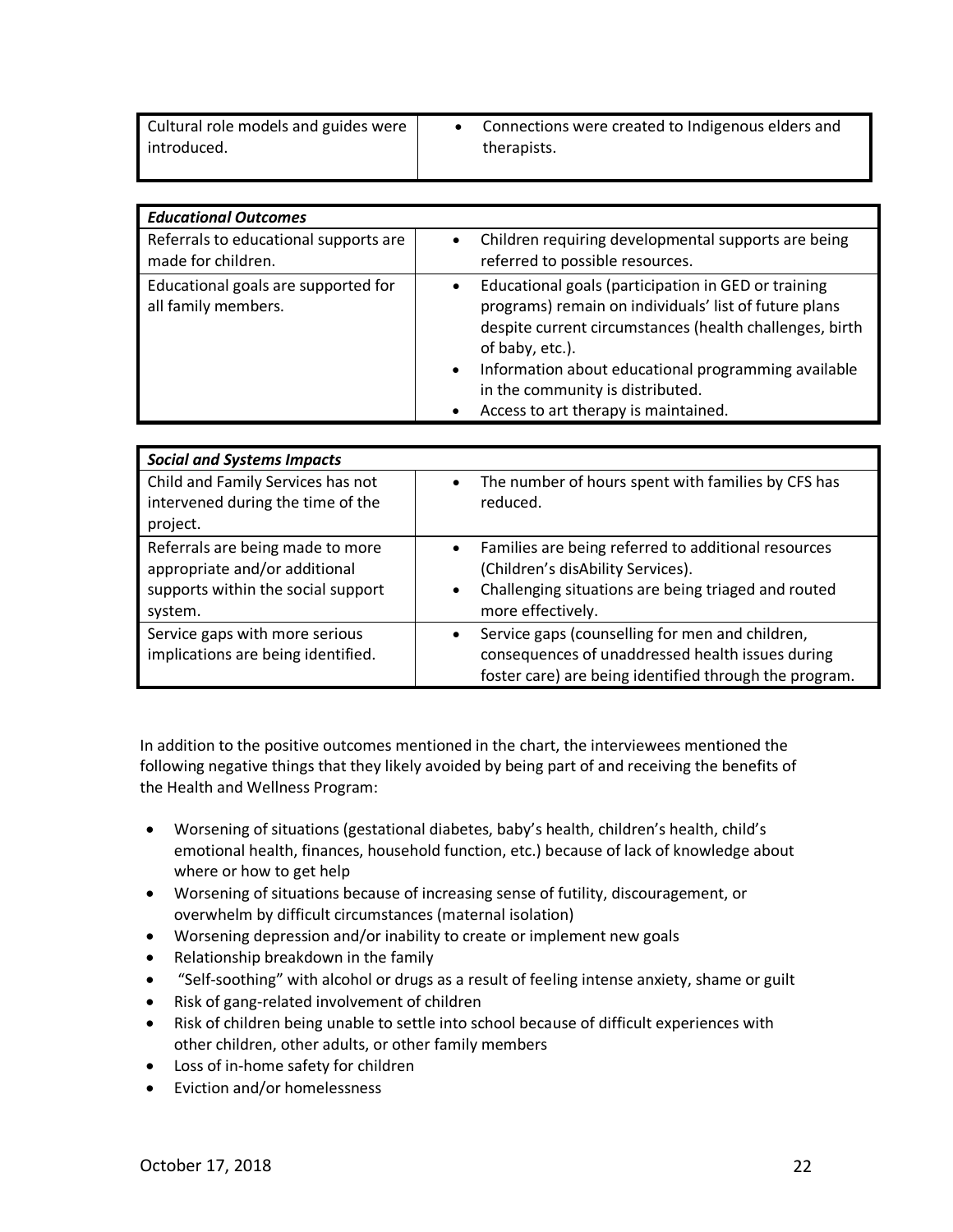- Complications for children because of loss of sense of family, safety, self-esteem, control over circumstances, etc.
- Involvement of CFS in families
- Further traumatization of the children already traumatized by apprehension or the fear of apprehension

In its conclusion the report (p. 32, 33) also identified systems change that could further improve families' progress.

Three important issues arose at the systems level. These issues were not only making some of the families' situations worse but were the cause of some of the most serious problems (missed Child Tax Benefit cheques, difficulties with Canada revenue Agency) suggesting that improvement at the systems level is an important aspect of improving the families' abilities to manage at critical crossroads.

Firstly, there was a difficult working relationship and deep mistrust of governmental agencies and offices, including but not limited to Canada Revenue Agency, EIA, and Child and Family Services. Navigating rigid and at times punitive administrative systems prolonged already stressful situations. The fear of judgement and uncompromising rules and regulations made it highly unlikely that the mothers involved in the Health and Wellness Program would seek out assistance from these organizations even in times of critical need. Difficulties can very quickly spiral into complex situations if a "one-stop" program such as the Health and Wellness Program does not exist.

Secondly, in the case of one mother, there was a serious lack of communication about available services and supports when children are apprehended by Child and Family Services. The children had access to, but were not given, dental care and counselling while apprehended. The same supports were not available during reunification, even though that was jeopardizing the mother's ability to manage the needs that arose during the reunification.

Thirdly, it was mentioned that there is a serious lack of community-based counselling supports for men/fathers and children.

There is insufficient evidence however, that the Health and Wellness Program improved family relationships with "systems" like Canada Revenue Agency, Child and Family Services, Children's disAbility Services, or social assistance offices. They came up in conversations because the Program Lead had advocated on behalf of the mothers, not because the working relationship had become more productive. The program would need to exist for a longer time in order to determine whether systemic shifts are possible through a program like this.

The evaluation data collected for the Social Impact report was also used to outline a clear theory of change with two specific chain of events with the possibility of leading to cost savings for systems. For more details on this analysis please see the full report.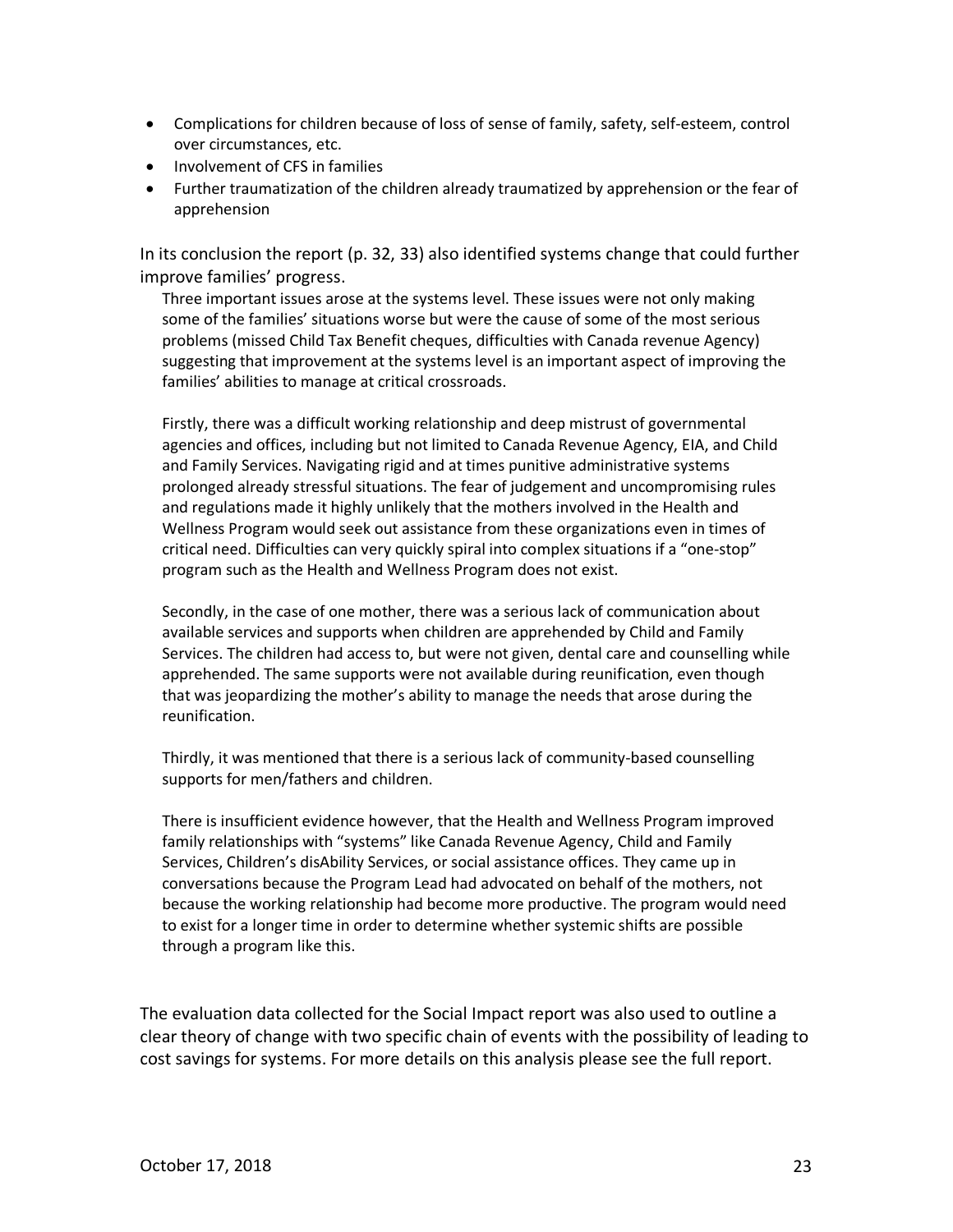## 5. Alignment with the Child Centred Model

## 5.1 Child Centred Model Summary

The foundation of the work developed through the Winnipeg Boldness Project relies on the wisdom and direction of community leaders who have, from the beginning, informed a way of working in the North End of Winnipeg, Manitoba that promotes success for families. This way of working has been documented in Ways of Knowing, Being, Doing and Feeling: A Wholistic Early Childhood Development Model (Child Centred Model) as a promising practice. Each of the prototypes designed and implemented by community partners with the support of the Project are demonstrations of the core values and attributes of promising practice of the Child Centred Model.

The Child Centred Model is a way of working with families that honours the strengths, knowledge, passion, and commitment that families bring to raising their children; and advocates for opportunities to learn, build, grow, experience, and belong to a community. The underlying belief within the Child Centred Model is that children are at the centre of a community: members, organizations, structures, and policies that are a part of that community are in interrelated and interdependent relationships with children and families. These relationships are important and need to be led by families and those who are in their close circles of support.

#### 5.1.1 Implications for Designing and Implementing based on the Child Centred Model

- 1. Early childhood development initiatives will need to see sacredness of the whole child, within the context of history, culture, family, community, their full human potential, and right to the fullness of life.
- 2. Supports to parents must include teachings that affirm sacredness, dignity, value and worth, healing from trauma, and hope. Keeping families together must be priority. A variety of learning experiences must be accessible, affordable, culturally safe, and drawn from strength-based perspectives, with opportunity to spend some time on the land.
- 3. Healing strategies and modes of healing must integrate trauma counselling and restoration of balance in healing relationships between professionals and ones seeking help. The help of Elders, medicine people, sweat lodge ceremonies, healing circles, should be offered as an integral part of healing when the need is expressed.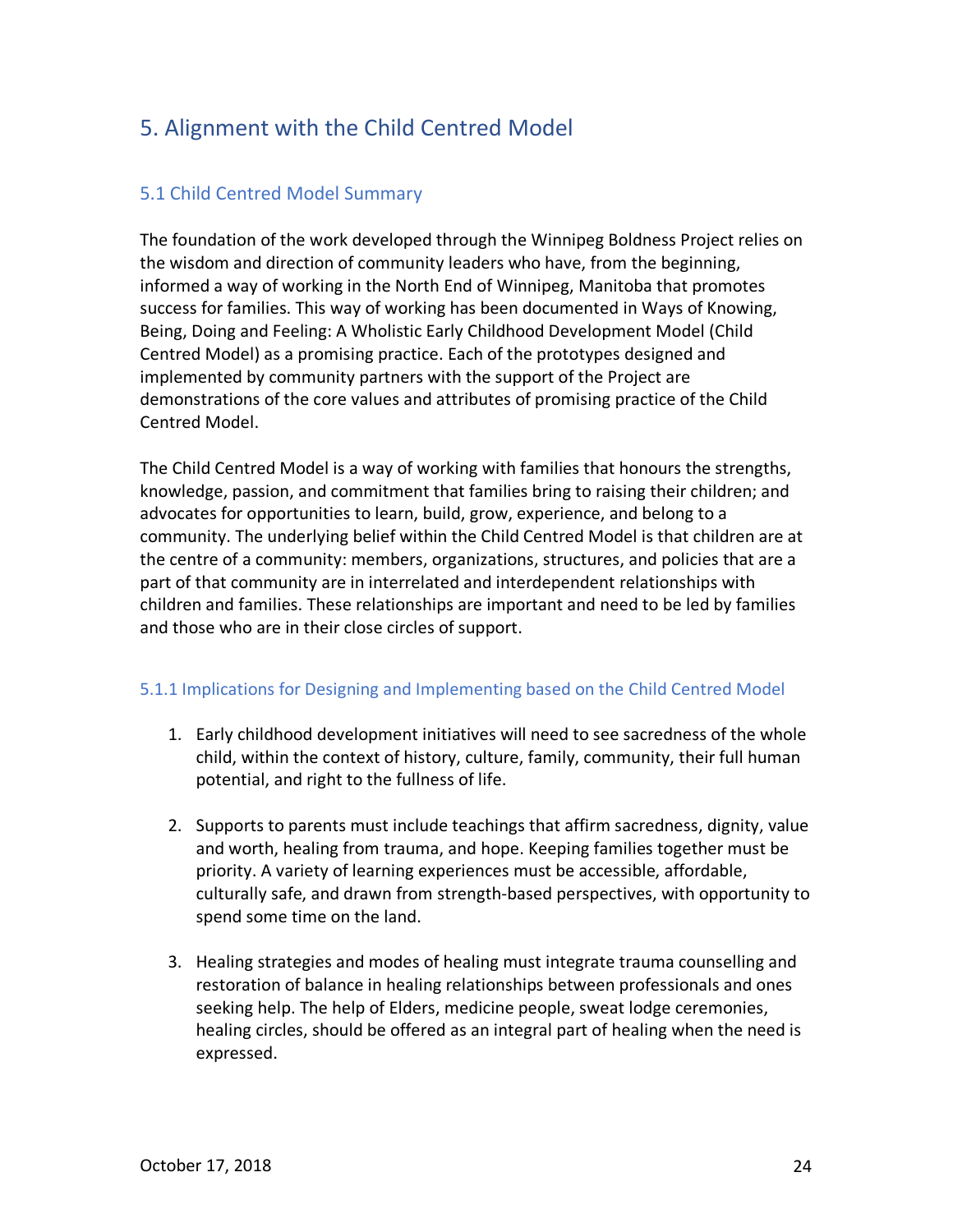- 4. Community Learning Circles should be implemented to share knowledges, wisdom and worldviews of the community.
- 5. The community has its own answers. Service providers can only be facilitators in the process of building strong, vibrant communities. The community is enriched with wisdom, knowledge and experience that can be drawn from in future initiatives.
- 6. Human resource development strategies must include multicultural proficiency education and training.
- 7. The whole community of service providers, everything that touches the lives of our children, must be fully engaged with, and invested in the early childhood development initiatives.

The Indigenous Doula prototype is a demonstration of the values and promising practices of the Child Centred Model.

## 5.2 Health and Wellness Planning & the Child Centred Model

Family Centred Decision Making brings together most of the Core Values and Attributes of Promising Practice in the implementation of the process:

**Wholistic:** People are viewed in consideration of all aspects of self: the body, mind, and spirit as dynamic and interrelated parts of a single integrated whole system. Likewise, the world, systems, communities, and people in it are interconnected and interdependent; when one part is changed, it sends a rippling effect throughout the whole system.

*The Health & Wellness Planning prototype ensured that the process was available for all members of a family including extended family and other natural supports. The goal of the development of the health and wellness plan was to ensure all aspects of self and self in relation to family were supported to achieve balance and successfully work towards their goals. For example, the process attended to the mind, body, and spirit through education, resource connections, ceremony, and nourishing food during the plan day.*

**Interdependence:** Strength comes from reciprocal love and support of others; when people are supported by others they gain the strength to return that love and support. People find purpose and meaning in relationships with others.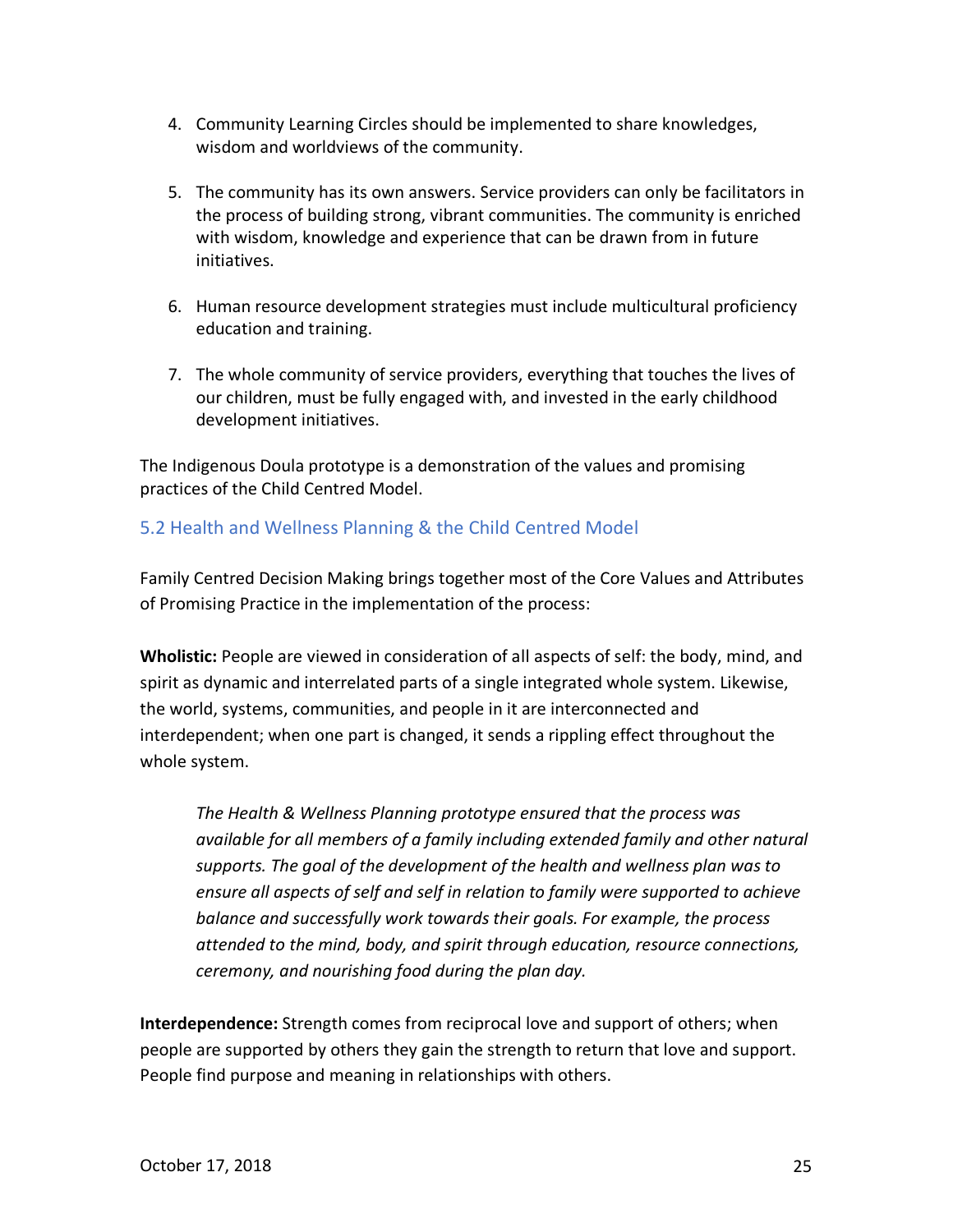*The Health & Wellness Planning prototype supported interdependence through the strengthening of a network of support for the families participating. By bringing family and community together to work on a plan that will allow families to achieve their goals, this strengthens the relationships within and around families to accomplish these tasks. For example, at the end of the Health & Wellness Planning process, one family that had not been connected to ASFC, continued to attend drop-in and programming at the centre. Another participant became a part-time staff member at ASFC.*

**Strength-based:** Focusing on strengths gives people energy to grow; regardless of an individual or group's situation in life, they have strengths. These strengths are valued, respected and nurtured.

*The Health & Wellness Planning prototype worked to identify the strengths and gifts possessed in each of the families. A strengths-based approach is embraced as an underlying value by every staff member at every stage of the prototype.* 

**Children are sacred:** Sacredness is especially observed in children, who are closest to Creator. Babies are a gift and a responsibility.

*The centre of the circle of life holds a space for children. This was clear in all of the interactions during the Health & Wellness Planning prototype. Participation and the voice and experiences of the children were valued and prioritized by both families and staff involved in the process. The inclusion of the Art Therapist honored the responsibility to ensure the wellbeing of the children.*

**Basic needs:** Access to basic needs such as food, shelter, and safety is an unconditional right.

*In each of the plans developed in the Health & Wellness Planning prototype food, shelter, and safety was included. In the pre-evaluation interviews with the families each of these areas were identified as a "given" when talking about the family's vision for their own health and wellness. To have access to the basic needs was instrumental in a family's ability to engage in the planning process itself.* 

**Self-determination:** "We are put here by the creator to care for each other and for mother earth. We should therefore be responsible for ourselves, for our families, for the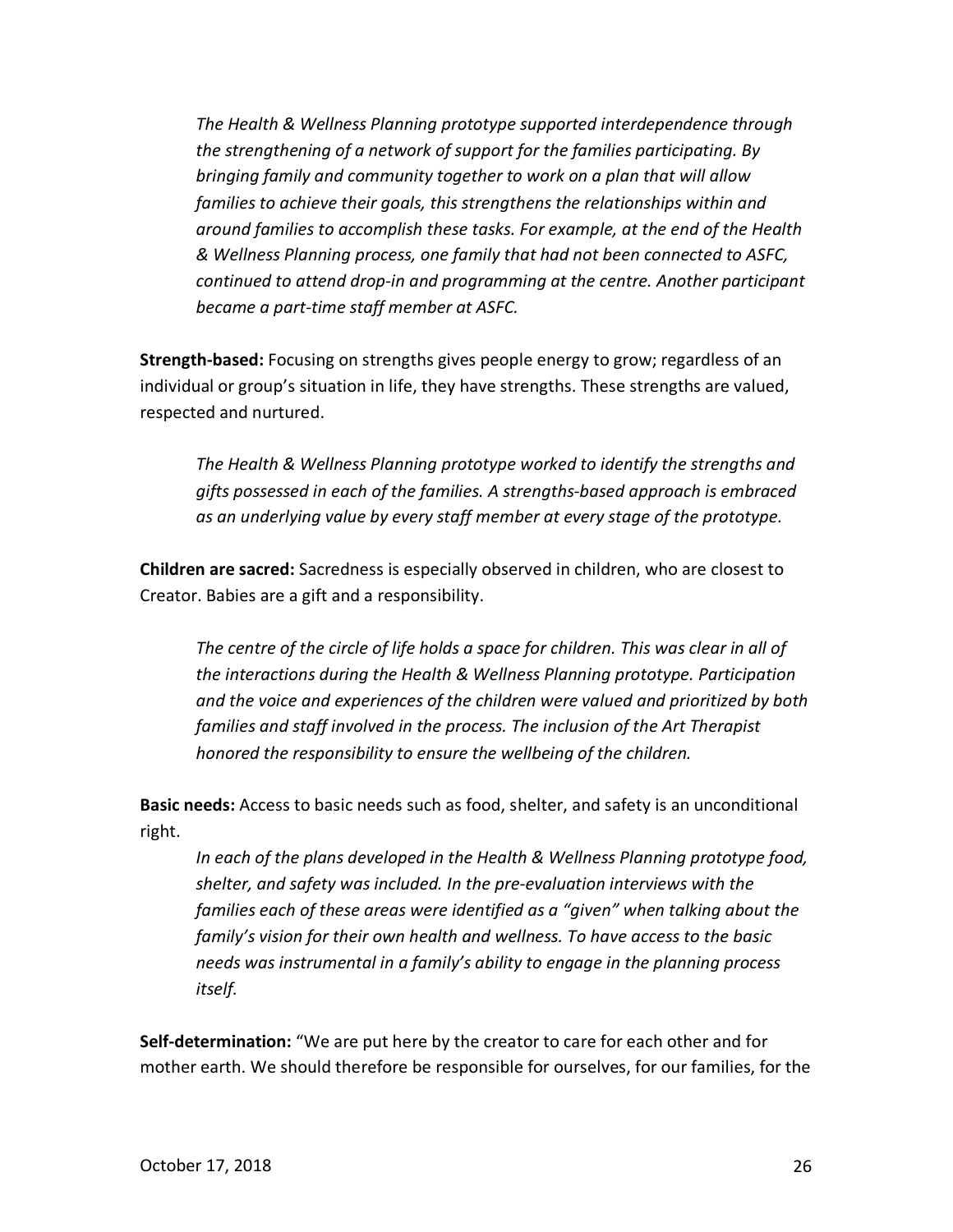next generation, and for our community."<sup>1</sup> Having voice and volition to make choices to attend to individual needs leads to recognition of the responsibilities to family and community.

*The central aim of the Health & Wellness Planning prototype was the ability of the family to determine their own goals and vision for the health and wellness of their family. For example, to be able to prioritize based on their own assessment of strengths and barriers and then plan accordingly took place in each of the families' processes.*

**Person Centred:** Services are responsive in considering people as wholistic beings who have competing needs and differing priorities; therefore, services are flexible.

*The Health & Wellness Planning prototype took the value of person centred to heart in the work that was undertaken. The team approached each new family without any expectation of who should be involved or how the plan should look in the end. The team stayed flexible to the strengths and needs of each family and family member. Though the preparation phase of the Health & Wellness Planning process, the team was able to get to know the family at a deeper level to ensure this value was implemented.*

**Relationships/Trust:** Time and care is taken to develop relationships and build trust with individuals and families; it is the essential foundation required to be effective and respectful in dealing with all people.

*The foundation of the Health & Wellness Planning prototype is relationships. In order to work with families in a meaningful way, trust needs to be established. The relationship building between ASFC staff and families began long before the prototype began. The coordinator worked to strengthen the existing trust in the ongoing interactions between the team, participants, and families. The team demonstrated genuine caring about the families, allowing for trust and relationship to become stronger.*

**Non-judgment:** All people are welcomed and respected regardless of situation or circumstance. People are met where *they* are at: services recognize that people are at different stages in their own journey, face different challenges, and have varied gifts.

 <sup>1</sup> *KSCS (Kahnawake Shakotiia'Takehnhas Community Services). Aboriginal values and social services: The Kahnawake experience. (Ottawa: Canadian Council on Social Development) 1994 at 22.*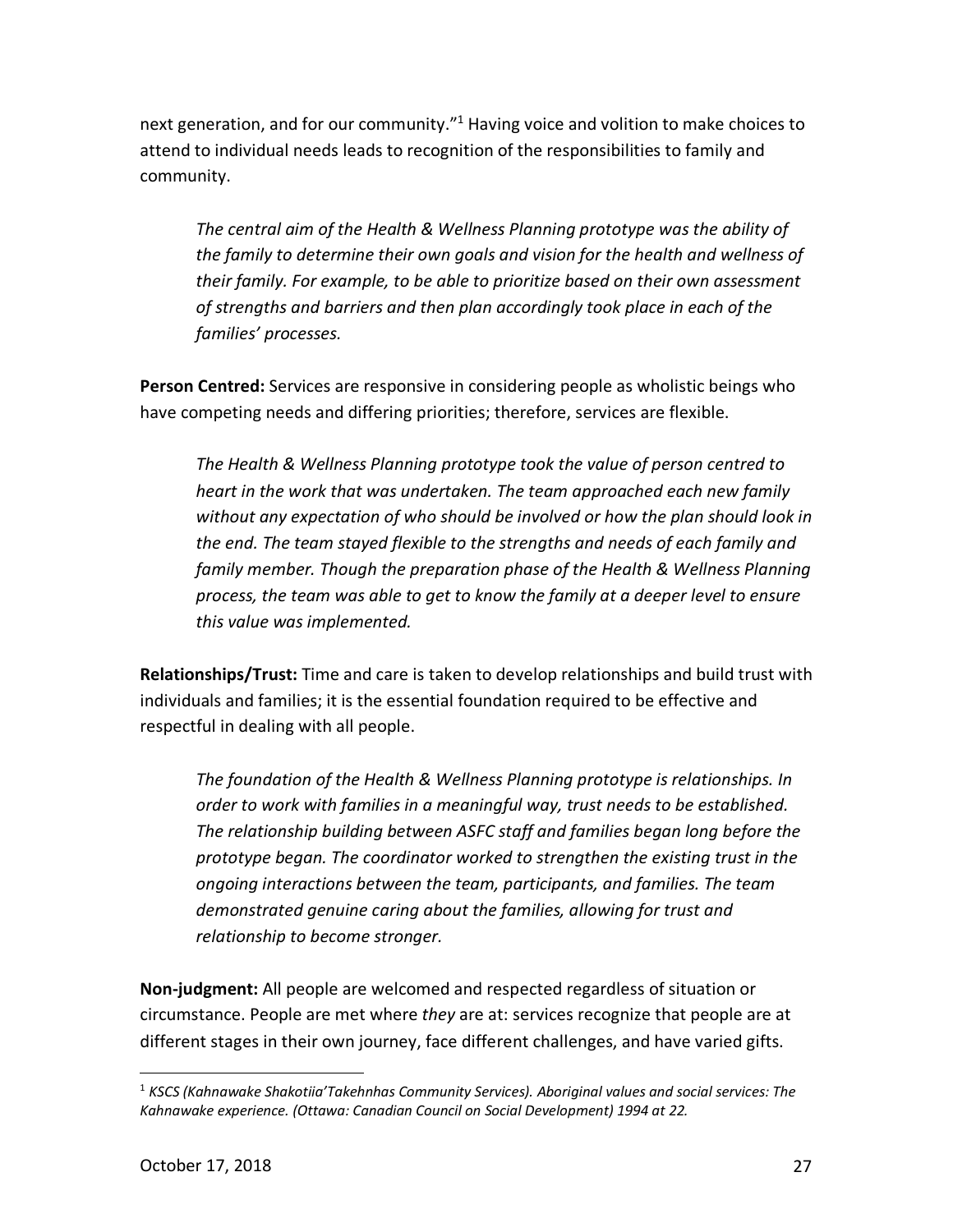*The Health & Wellness Planning prototype recognizes that everyone is at a different place in life's journey. In the preparation phase of the process, families were taken where they were at, and suitability for continuing in the process based on motivations and intentions was assessed. While this is a strength of the Health & Wellness Planning process, it also requires that time be flexible to work with families based on this value.* 

**Natural support systems:** Are actively promoted and supported to provide sustainable and stable resources for individuals and families.

*The Health & Wellness Planning prototype is founded upon the idea that it takes more than the nuclear family to support the health and wellness of children and families. In the Health & Wellness Planning process it is critical to identify the most complete picture of a family's natural support systems as is possible. The preparation phase calls for connection, communication, and strengthening of these systems with the long-term vision that natural supports will be the "glue" that binds the health and wellness of family's plan together.* 

**Families are experts in their own lives:** This addresses the balance of power in healing relationships, which is often only available from "professionals;" it promotes selfdetermination by providing choices to effectively address a family's needs instead of dictating requirements to receive support.

*The Health & Wellness Planning prototype implements this value at the very core of the process. It respects families as experts by creating a space where families come together to identify their strengths and challenges and work to develop a plan that is led by their own vision of health and wellness. This is where the plan begins.* 

**Options:** A wide variety of resources and services are accessible and appropriate to effectively meet the diverse needs of families and individuals.

*The Health & Wellness Planning prototype is context dependent, recognizing the unique situation and strengths of each family. Based on these values, the options available to each family must be varied as well. The process allows for each of the plans to incorporate resources and services that meet the identified needs of families. For example, when resources were identified as possibilities, the team*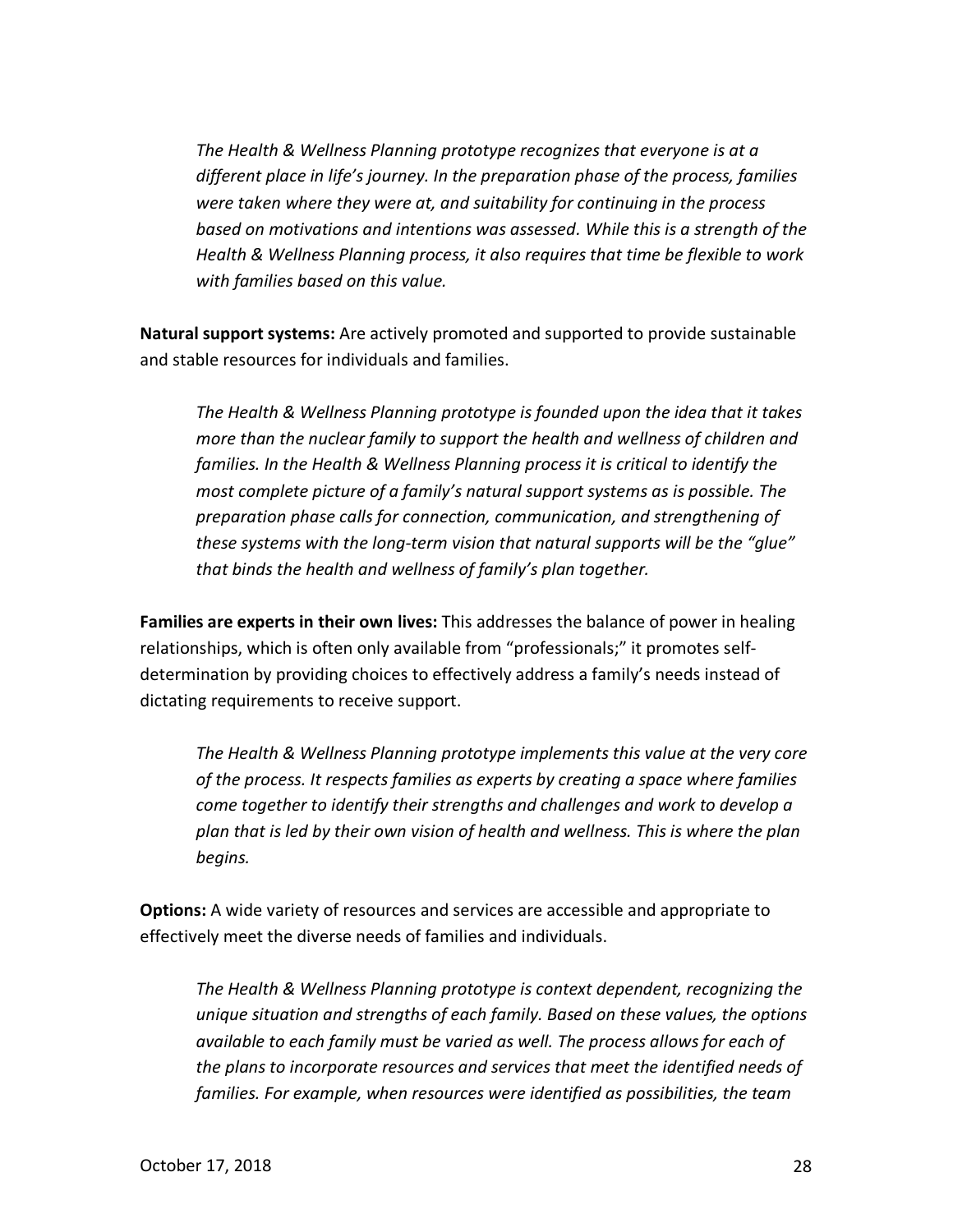*did their best to provide options that would fit the demographics, location, strengths, and comfort of each of the families. This value can be a challenge however, where there is a one-size-fits all approach to social services.* 

**Prevention**: In addition to crises support, services work toward addressing the underlying causes of crises and support people to maintain healthy and happy lives.

*The original intention of the Health & Wellness Planning prototype was to work from a preventative model. It is designed to be a voluntary process where families living in Point Douglas can access wholistic services to assist in planning and reaching their future goals for health and wellness. Criteria for participation in the prototype did not include the need to respond to an immediate crisis; however, in many of the cases families experienced a need for support in response to crises such as a death in the family, a system involvement, addiction, or safety. This is not uncommon in a community with demographics similar to Point Douglas. The root of the prototype however, is to strengthen a family's network to be able to mitigate the impact of these experiences in the long run.*

**Cultural safety:** Beyond professional cultural competency, the recipient's point of view is the essential factor. The power to determine if a situation or interaction is culturally safe lies with the recipient of services.

*The Health & Wellness Planning prototype, with the values listed above, also works to create a space of cultural safety. For example, the participant would be given the choice of how the coordinator and team would offer support. This could include ceremony during the preparation phase if identified. This could also include how the plan day would begin overall.* 

**Belonging and Identity: "**Belonging means we feel connected, important, valued, part of the group. It feels good to know that others want to have us around."<sup>2</sup> Identity is being able to answer four questions: Who am I? Where do I come from? Where am I going?

 $\overline{a}$ 

 $2$  The Circle of Courage and Meeting the Needs of Youth Abridged Version

http://www.extension.iastate.edu/sites/www.extension.iastate.edu/files/scott/CircleOfCourageMeetingNe eds.pdf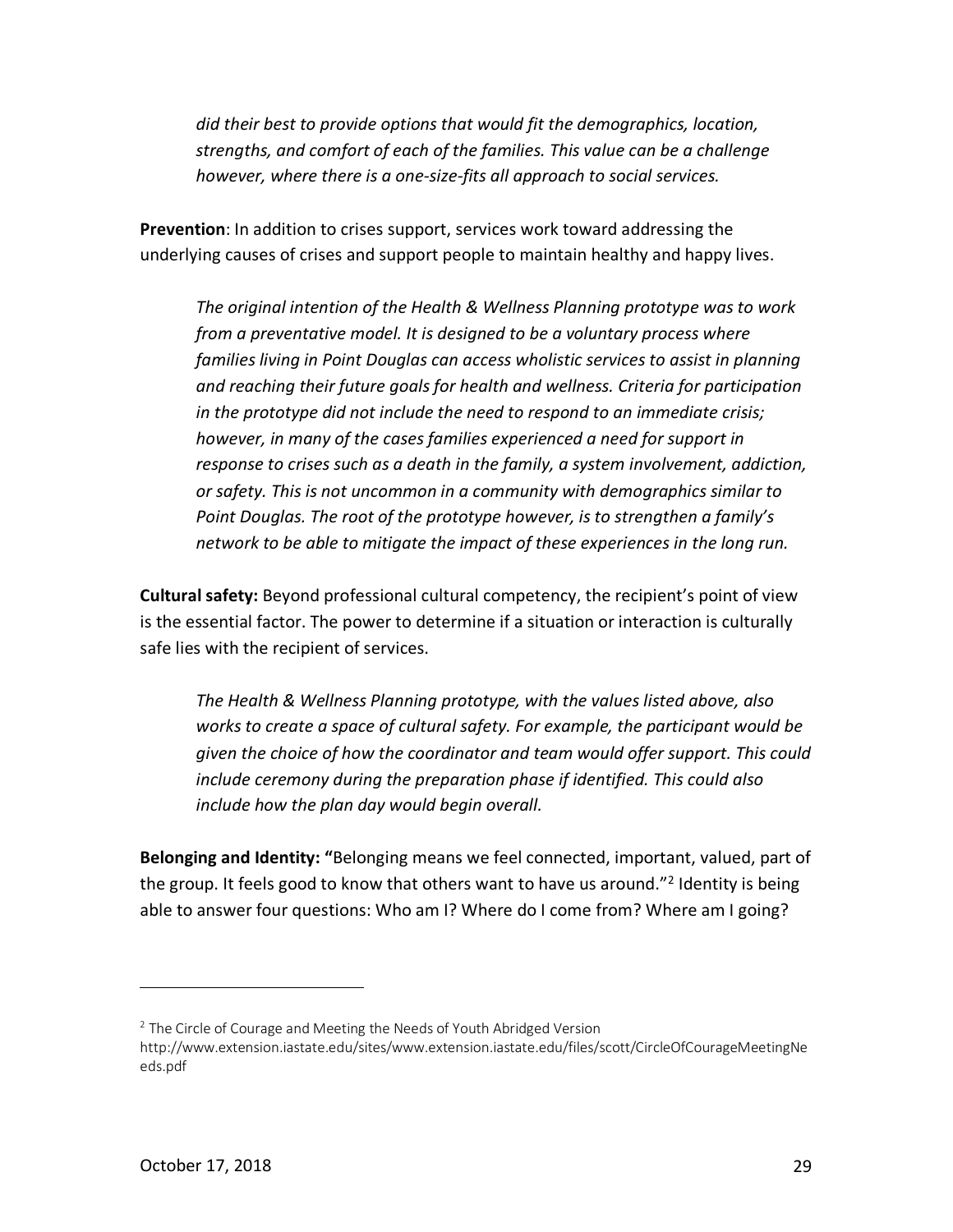What is my purpose? Services actively promote and incorporate these principles in dealing with all people.

*The prototype asked participants to vision the future for themselves and their children. Part of this visioning involved reflecting on purpose and goals for themselves. For example, participants often included plans for education, training, and careers in their plan. Volunteer experiences, community building, and participation in groups were also included. Each of these contribute to experiences of belonging and identity.* 

**Equity**: Certain individuals or groups face more challenges than others and therefore require more support. Specialized services, increased opportunities, and support is available to those who have greater need.

*This value is inherent in the Health & Wellness Planning prototype. Starting where the participant is at and providing options for services and resources recognizes that not all experiences are alike. Offering a one-size-fits-all approach would not be congruent. For example, in the prototype a budget range was available to families that would support the various plans dependent upon each context.* 

The application of this model is consistent with the review of the literature, completed in Section 2, which outlines key learning from previous research in related areas. The review indicated that families who have support that places value on relationships, and culture, and resources that are responsive to sources of stress can build environments that are beneficial for early childhood development. The Health and Wellness planning prototype is a strong example of the application of the Promising Practices of he Child Centred Model as outlined in the above section. The prototype creates the opportunity for families thrive and for children to have the best possible start in life.

## 6. What Did We Learn

**Staff Capacity** - While building relationships with families was something the staff excelled at, they could also have benefitted from additional training and experience that would strengthen skills. Further opportunities to bond and engage with Elders would strengthen staff capacity.

**Trusting relationships are critical factors to achieve successful outcomes** – Families need to know and feel that the staff working with them are respectful and can be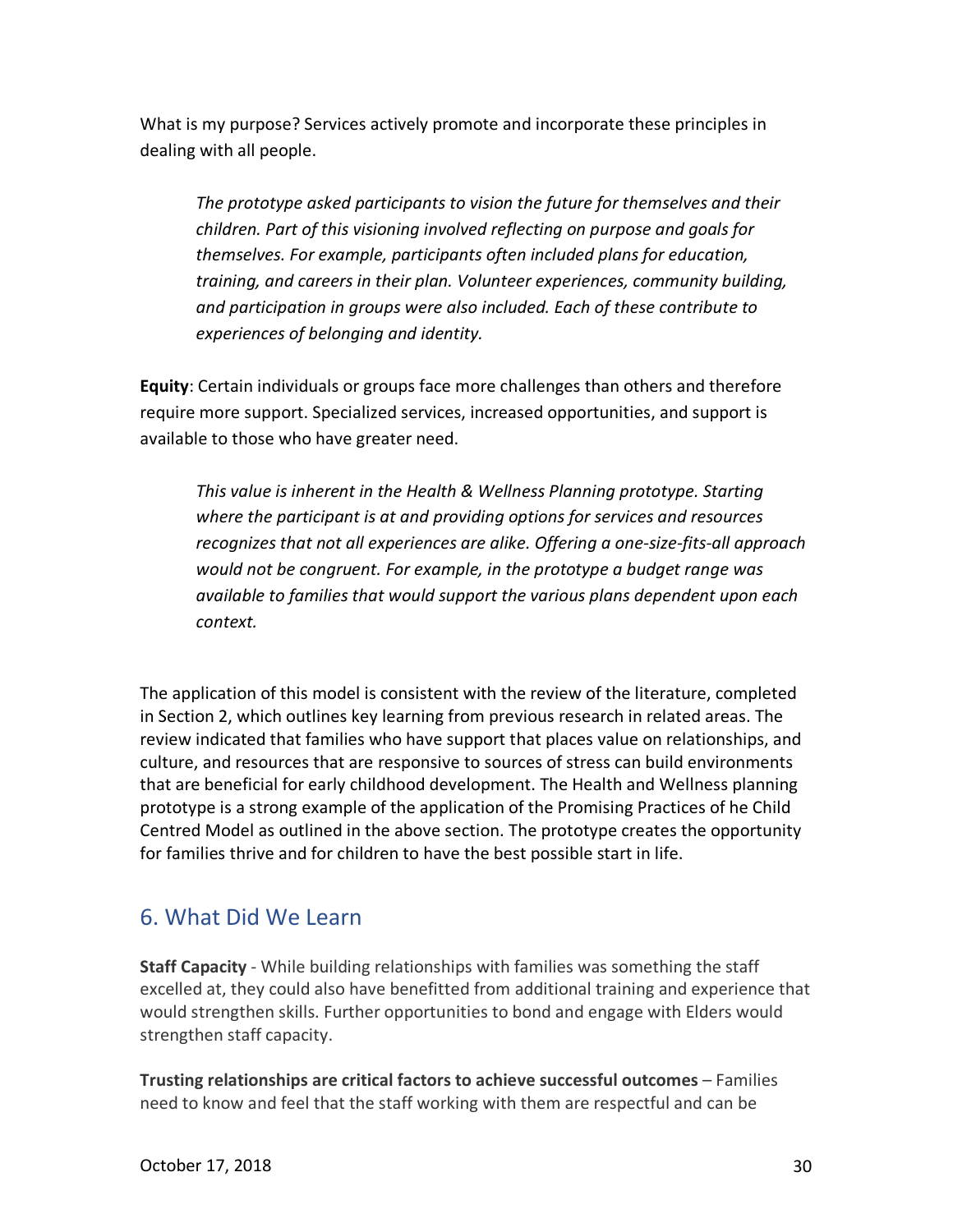trusted. As the coordinator was new, building on the relationships of the existing staff was key. There was a lack of follow through when she tried to engage families who identified interest, but did build on an existing relationship. A significant amount of time beyond what was provided in the prototype would be required if relationships are not already in place. The mentor reflected that providing opportunities for drop in programming pertaining to high interest areas such as cooking, or recreation would build relationships and could be a hub to connect families to additional resources.

**Flexibility** - Even when trust was built and regular appointments or meetings were set with interest from families, there was a keen need for flexibility due to multiple competing demands in families. The freedom to use the family budget as needed by each family is also a contributing factor to success.

**Preparation is a critical time in the planning process** - Plan day can cause stress and worry - but the preparation, relationship building, and trust can offset this stress. In the case that a family does not want to engage in a plan day at all, a comprehensive health and wellness plan can still be completed.

**Ongoing long-term commitment to families** - The prototype set an artificial timeline that would not have been there had this been a program that could truly be flexible as instilled in the guiding principles. The ongoing support and connection through ASFC was a condition to be able to prototype within a short timeframe.

**Design outcome and evaluation goals around families** - When working with families facing multiple and complex barriers including intergenerational poverty and involvement with child and family services it is important to understand that the framing of the outcomes can ingrain a track of failure or success. When looking to understand the path to health and wellness there are many steps that contribute to longer term outcomes. Acknowledging that this is in fact progress is an important role that funders can play. A key opportunity for learning includes framing evaluative expectations, identifying success, and providing stable resources for work to be done in a flexible manner.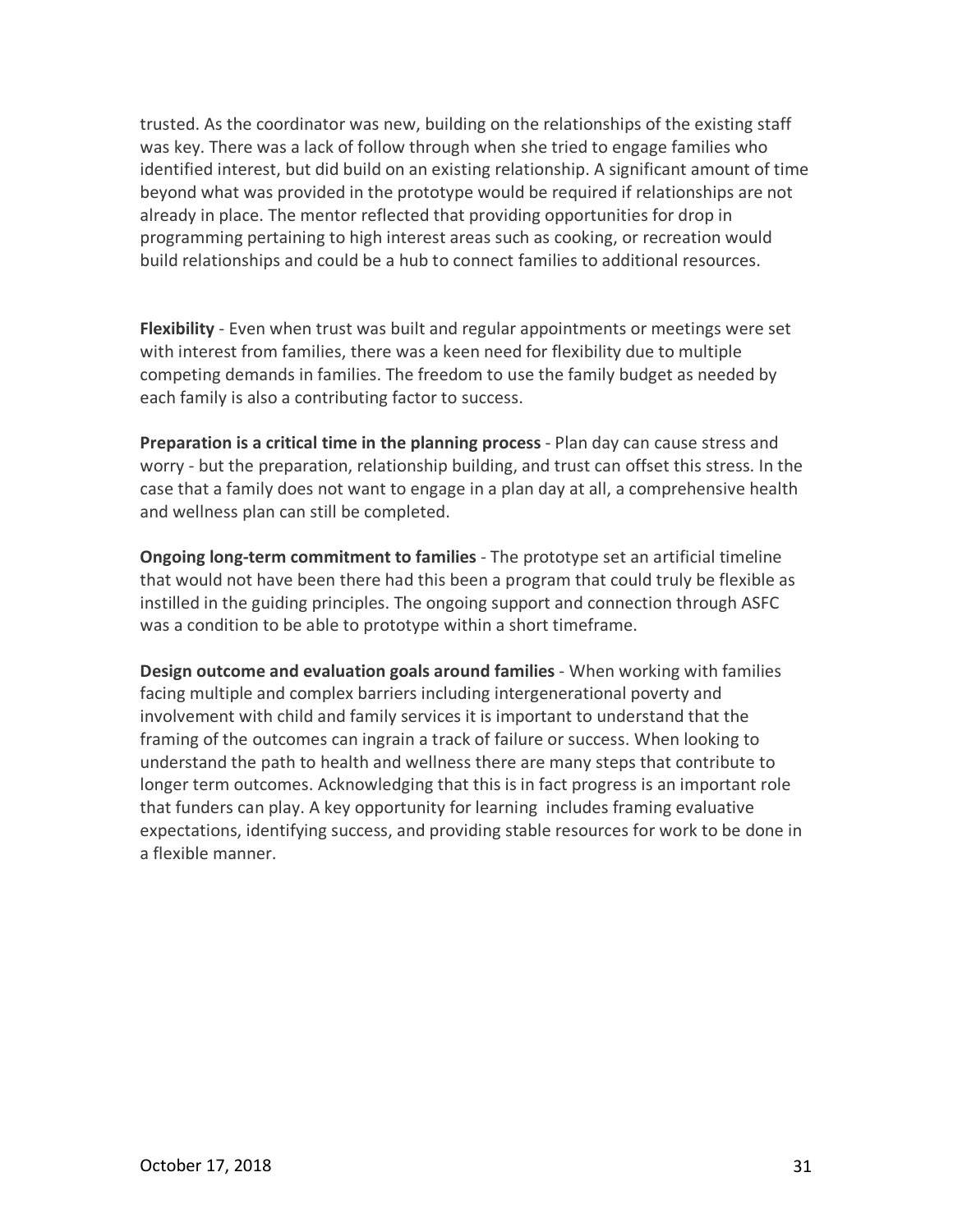## References

- Allain, G. (2011). An art-based healing process: The aurukun creative livelihoods project at the wik and kugu arts and craft centre. *Australasian Psychiatry, 19*, S42-S44
- Barlow, A., Mullany, B., Neault, N., Compton, S., Carter, A., Hastings, R., et al. (2013). Effect of a paraprofessional home-visiting intervention on American Indian teen mothers' and infants' behavioral risks: a randomized controlled trial. *Am J Psychiatry, 170*, 83–93.
- Bowen, A., Duncan, V., Peacock, S., Bowen, R., Schwartz, L., Campbell, D., & Muhajarine, N. (2014). Mood and anxiety problems in perinatal indigenous women in Australia, New Zealand, Canada, and the united states: A critical review of the literature. Transcultural Psychiatry, 51(1), 93-111.
- Browne, A. J., Varcoe, C., Lavoie, J., Smye, V., Wong, S. T., Krause, M., ... & Fridkin, A. (2016). Enhancing health care equity with Indigenous populations: evidence-based strategies from an ethnographic study. *BMC health services research, 16*(1), 544.
- Center on the Developing Child at Harvard University (2016). *From Best Practices to Breakthrough Impacts: A Science-Based Approach to Building a More Promising Future for Young Children and Families.*
- Denison, J., Varcoe, C., Browne, A.J. (2014). Aboriginal women's experiences of accessing healthcare when state apprehension of children is being threatened. *J Adv Nurs, 70(5), 1105–16.*
- Eni, R. & Rowe, G. (2011). Understanding parenting in Manitoba First Nations: Implications for program development. *Family & Community Health, 34*(3), 221- 228.
- Fanian, S., Stephanie, K. Y., Mantla, M., Daniels, A., & Chatwood, S. (2015). Evaluation of the ko'ts'iihtla ("we light the fire") project: Building resiliency and connections through strengths-based creative arts programming for indigenous youth. *International Journal of Circumpolar Health (Online), 74*, 1-11
- The Future of Children (2014). *Helping Parents, Helping Children: Two-Generation Mechanisms.* Princeton-Brookings.
- Gould, S. G., Bar-Zeev, Y., Bovill, M., Atkins, L., Gruppetta, M., Marilyn, J. C., & Bonevski, B. (2017). Designing an implementation intervention with the behaviour change wheel for health provider smoking cessation care for Australian indigenous pregnant women. *Implementation Science, 12*
- Health Council of Canada. (2011). Understanding and improving Aboriginal maternal and child health in Canada.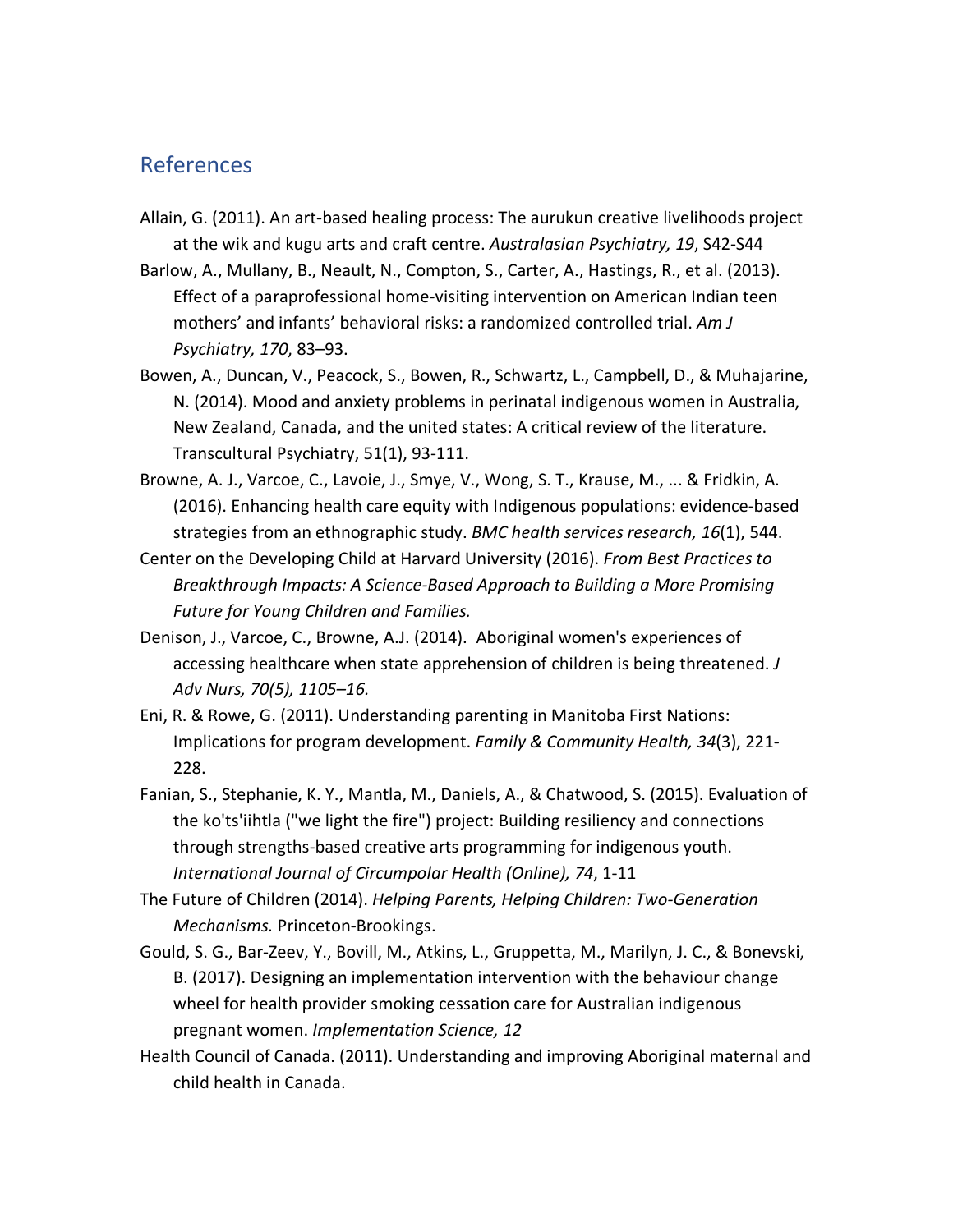- Kelaher, M., Berman, N., Dunt, D., Johnson, V., Curry, S., & Joubert, L. (2014). Evaluating community outcomes of participation in community arts: A case for civic dialogue. *Journal of Sociology, 50*(2), 132-149.
- Kid's Count. (2014). *Creating Opportunity for Families: A Two-Generation Approach*. The Annie E. Casey Foundation.
- McKenzie, H. A., Varcoe, C., Brown, A. J., Day, L.. (2016). Disrupting the continuities among residential schools, the sixties scoop, and child welfare: An analysis of colonial and neocolonial discourses. *The International Indigenous Policy Journal, 7*(2)
- Mullany, B., Barlow, A., Neault, N., Billy, T., Jones, T., Tortice, I., . . . Walkup, J. (2012). The family spirit trial for American Indian teen mothers and their children: CBPR rationale, design, methods and baseline characteristics. *Prevention Science, 13*(5), 504-518.
- Mosle, A., Patel, N., Stedron, J. (2014). *Top Ten for 2Gen: Policy Ideas & Principles to Advance Two-Generation Efforts.* Ascend: The Aspen Institute.
- Redd, Z., Sanchez Karver, T., Murphey, D., Anderson Moore, K., Knewstub, D. (2011). *Two Generations in Poverty: Status and Trends among Parents and Children in the United States, 2000-2010.* Child Trends.
- Stuckey H.L. and Nobel, J. (2010) The connection between art, healing, and public health: a review of current literature. *Am J Public Health, 100*, 254-263.
- Weil, A., Regmi, S., Hanlon, C. (2014). *The Affordable Care Act: Affording Two-Generation Approaches to Health.* The Aspen Institute and National Academy for State Health Policy.
- Wesley-Equimaux, C. C., & Smolewski, M. (2004). *Historic trauma and Aboriginal healing.* Ottawa, ON, Canada: Aboriginal Healing Foundation.